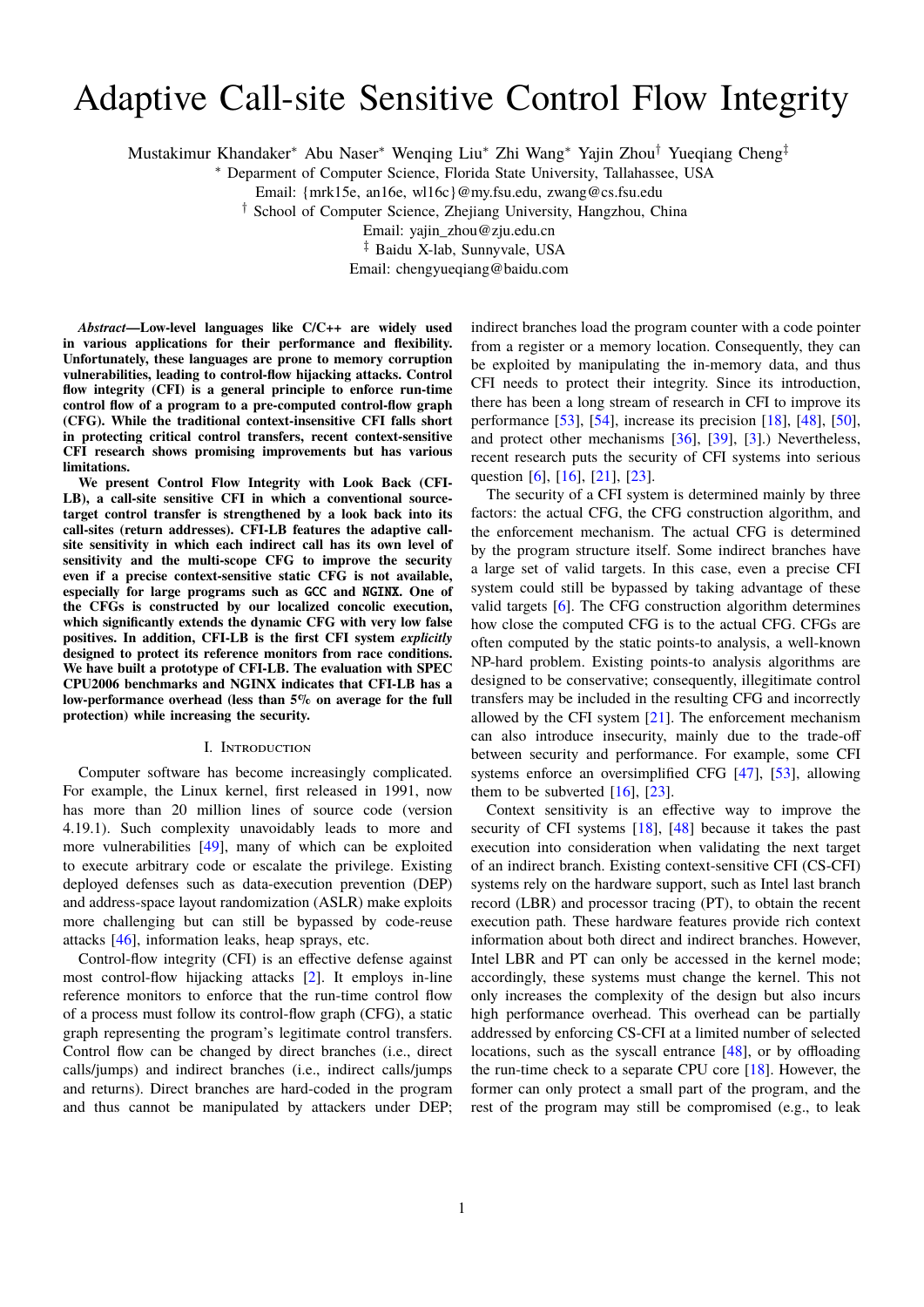the private key of a web server); the latter reduces the number of usable CPU cores.

In this paper, we aim at improving the security and effectiveness of CFI with CFI-LB, *control-flow integrity with look-back*. CFI-LB is a CS-CFI system that uses call-sites as the context. Specifically, to validate the target of an indirect branch, CFI-LB obtains the return addresses from the safe shadow stack and only permits the control transfer if the target is valid for that sequence of callers. This is essentially a call-site sensitive CFI system. While deeper contexts (i.e., more call sites) provide better security, they often incur higher overhead, making the protection less useful. To address that, CFI-LB employs the following strategies: **first**, we observe that not all indirect branches require a deep context. In most cases, a single return address can provide sufficient constraint on the valid targets; while other cases require a deeper context for better security. As such, CFI-LB features the adaptive context sensitivity that allows each indirect branch to decide its own level of call sites to check. **Second**, CFI-LB features the multi-scope CFG to overcome the insecurity caused by imprecise/coarse-grained CFGs. Specifically, we compute three CFGs for every program – a dynamic CFG from dynamic profiling, a concolic CFG from localized concolic execution, and a static CFG from the static points-to analysis algorithm. The concolic CFG is derived from the dynamic CFG, but significantly expands it by exploring multiple paths at the point of interest with a concolic execution engine. The dynamic and concolic CFGs are precise but might be incomplete; while the static CFG is complete but may contain extraneous control transfers. At run-time, we apply different policies to these CFGs: control transfers within the dynamic and concolic CFGs are trusted and allowed by default, and these within the static CFG are allowed but recorded for further off-line verification. With the multi-scope CFG, CFI-LB is still secure even though a precise context-sensitive static CFG is not available. **Third**, an often overlooked pitfall of all the existing CFI systems is race conditions against CFI's inline reference monitors in multi-threaded processes. Many CFI systems employ reference monitors that save intermediate states in the memory (either by design or due to register spilling [\[1\]](#page-14-6), [\[4\]](#page-14-7), [\[34\]](#page-15-10)). These states can be manipulated by another benign-but-vulnerable thread under attack. A secure CFI system must be "modeled against *arbitrary read/write at arbitrary times*" [\[35\]](#page-15-11). CFI-LB is the first CFI system that is *explicitly* designed to guarantee the atomicity of its reference monitors by leveraging the widely-available hardware transactional memory support (Intel TSX [\[28\]](#page-15-12)). We have built a prototype of CFI-LB. In addition, we propose an equation to universally quantify the security of CFI systems. Our security and performance evaluation demonstrates that CFI-LB can significantly improve the security of CFI systems without causing high performance overhead (less than 5% on average for the full protection of indirect branches and returns and Intel TSX support).

In summary, this paper makes the following contribution:

• We propose the design of CFI-LB, a call-site sensitive CFI system featuring adaptive context sensitivity and multi-scope CFG to provide the balanced security and improve the security even if a precise context-sensitive CFG is not available (as is the reality).

- CFI-LB is the first CFI system explicitly designed to protect the integrity of its reference monitors against race conditions. In addition, our localized concolic execution can significantly extend the dynamic CFG with low false positives.
- We propose a universal quantitative metric to measure and compare the security of both context-insensitive and context-sensitive CFI systems.
- We have built a prototype of CFI-LB and extensively evaluated its security and performance.

# II. Call-site Sensitive CFI

<span id="page-1-1"></span>In this section, we first propose a generic metric to quantify the security of CFI systems and then present the notion of call-site sensitive CFI with a concrete example.

#### *A. Quantifying Context-Sensitive CFI*

CFI protects a process from control-flow hijacking attacks by confining the possible targets of an indirect branch to these in the program's CFG. As previously mentioned, the security of a CFI system is determined by the following three factors: the actual CFG, the CFG construction algorithm, and the enforcement mechanism. The first factor is decided by the program structure itself. For example, syscalls in the kernel are dispatched through a large table of syscall handlers, indexed by the syscall number. Recent versions of the Linux kernel for x86-64 contain more than 320 syscalls. This particular indirect call hence has a very large legitimate target set. Target sets can also be affected by the precision of the CFG construction algorithm (the second factor), i.e., points-to analysis. Points-to analysis is a static analysis to calculate the variables or data structures a pointer can point to. Precise points-to analysis algorithms rely on context sensitivity (e.g., call-site sensitivity) to improve precision. Unfortunately, such algorithms often do not scale well. Few can handle the code size of real-world programs such as Apache and GCC, and even fewer are publicly available and regularly maintained (we report our own experience later). The last factor is the CFI enforcement mechanism. CFI inserts online reference monitors into the target program to enforce its policies. A precise CFI enforcement requires to perform more thorough check of the run-time states and thus may lead to higher performance overhead. As such, some CFI systems trade precision and security for performance, making them bypassable. Existing CFI systems have applied a wide spectrum of designs in these three factors. An effective measurement of the security of CFI systems should take all these three aspects into consideration.

In a recent survey of (context-insensitive) CFI systems [\[3\]](#page-14-2), Burow et al. propose to use the following equation to quantify the security of CFI systems:

<span id="page-1-0"></span>
$$
QS_{CFI} = EC \times \frac{1}{LC}
$$
 (1)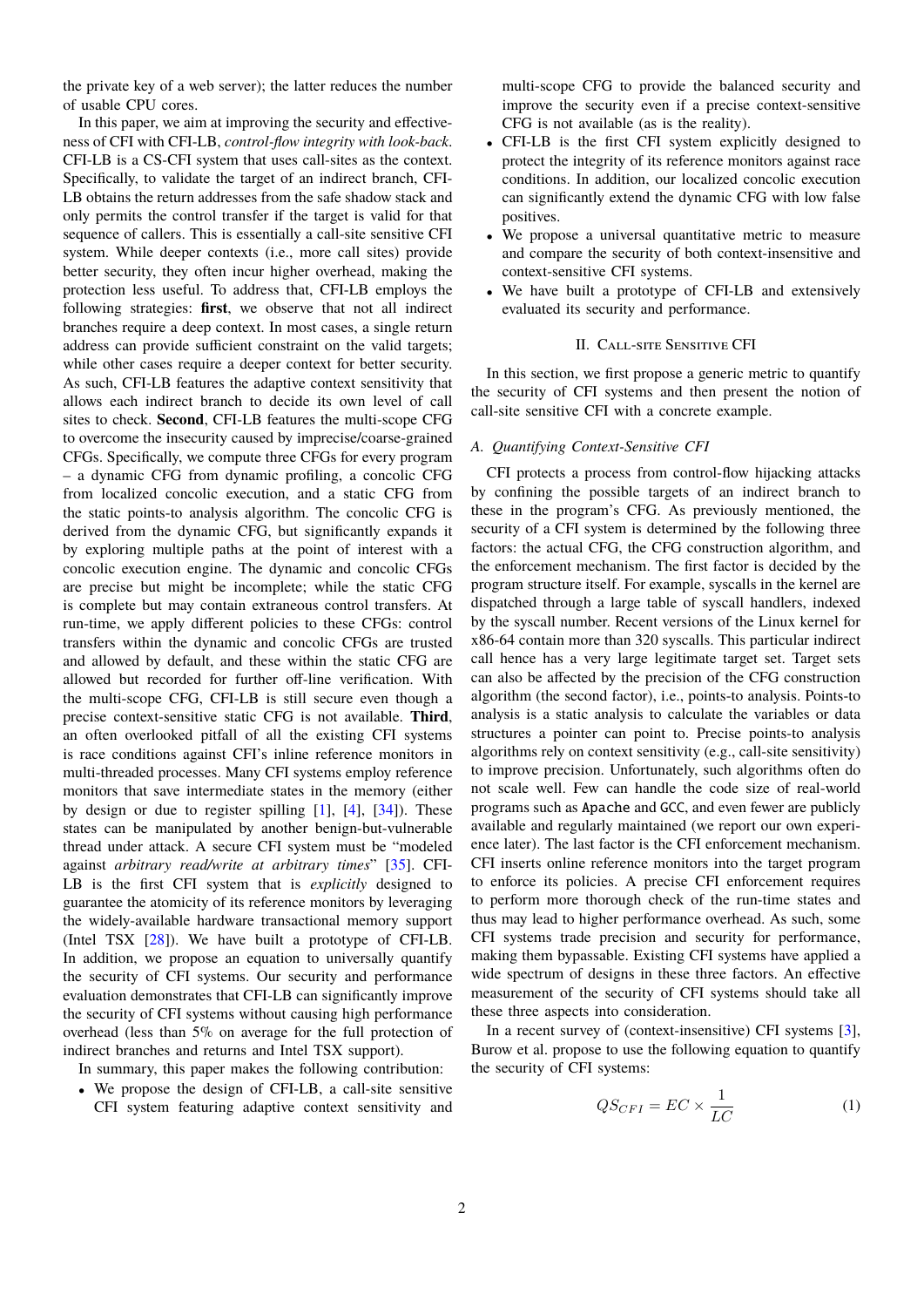

<span id="page-2-0"></span>Fig. 1. An example of equivalence classes.  $CS_x$  represents a call site; IndCall represents an indirect call instruction; and  $F_x$  represents a function.

EC is the total number of the equivalence classes and LC is the largest size of the equivalence classes. An equivalence class (EC) is a group of targets that a CFI system cannot distinguish. Fig. [1](#page-2-0) gives an example of ECs: function  $F_a$  and  $F_b$  both contain an indirect call,  $IndCall_a$  and  $IndCall_b$ , respectively. The former targets function  $F_1$  and  $F_2$ , and the latter targets  $F_2$  and  $F_3$ .  $F_a$  is called by call site  $CS_1$  and  $CS_2$  while  $F_b$  is called by  $CS_3$ . A traditional CFI system validates the targets without considering the contexts. This creates at most two ECs ( $\{F_1, F_2\}$  and  $\{F_2, F_3\}$ ). However, the CFI enforcement may merge these two classes. For example, the original CFI system [\[2\]](#page-14-0) inserts a label at each target and enforces CFI by checking the label. This requires these two ECs be merged because each target function can only bear one label; the label of  $F_2$  thus has to be shared by  $F_1$  and  $F_3$ . Some CFI systems trade security for performance by assuming every indirect call can target any address-taken function. As such, they have a single large EC. In summary, EC reflects the precision of both the CFG and the enforcement mechanism. Eq. [1](#page-1-0) is an effective measurement of the security of context-insensitive CFI systems, but it is not as effective for CS-CFI systems.

Call-site sensitive CFI takes the call path into consideration when enforcing the CFI policy. This leads to more, smaller ECs. For example, assume there are four valid execution paths in Fig. [1:](#page-2-0)  $(CS_1 \rightarrow F_a \rightarrow IndCall_a \rightarrow F_1)$ ,  $(CS_2 \rightarrow F_a \rightarrow$  $IndCall_a \rightarrow F_2$ ,  $(CS_3 \rightarrow F_b \rightarrow IndCall_b \rightarrow F_2)$ , and  $(CS_3 \rightarrow F_b \rightarrow IndCall_b \rightarrow F_3)$ . These four paths are divided into three ECs with a maximum size of  $2$  – the first two paths are in its own class separately, and the last two are in one class together. However, different context-sensitive CFI systems may use different contexts, leading to different numbers of ECs in the CFG. Moreover, the number of ECs could increase exponentially while the maximum EC size changes at a much slower rate (see an example in Section [III-B\)](#page-4-0). Because of these reasons, Eq. [1](#page-1-0) is not suitable for comparing CS-CFI systems. To address that, we propose to use the following equation to measure the security of *all* CFI systems:

<span id="page-2-1"></span>
$$
QS_{CFI} = AVG_{EC} \times LC
$$
 (2)

 $AVG_{EC}$  is the average size of all the ECs, and  $LC$  is still the size of the largest EC. In Eq. [2,](#page-2-1) the larger  $QS_{CFI}$  is, the less secure. A useful feature of Eq. [2](#page-2-1) is that  $QS_{CFI}$  now has a theoretical limit of 1, in which every target can be individually distinguished and validated.

# *B. Call-site Sensitive CFI*

```
1 typedef int (*Handler)(char *);
2 int proceed(Handler handler, char *root_path)
3 {
4 . . . . .
5 return handler(root_path);
6 }
7
\frac{1}{8} void \frac{1}{2}9 {
10 char *user_name;
11 char *passwd;
12 char id[80];
13 int attempt = 5;
14 Handler handler;
15
16 while (attempt > 0) {
17 handler = \&on_failure;
18 username = passwd = null;19
20 scanf("%ms", &username);
21 scanf("%ms", &password);
22
23 passwd = salt_passwd(username, passwd);
24 sprintf(id, "%s;%s", username, passwd);
25
_{26} if (is admin(id)) {
27 handler = \&on_admin;
28 proceed(handler, user_home_dir);
29 } else {
30 proceed(handler, "/tmp");
31 }
32 attempt--;
33
34 //clear passwd, free user_name, passwd
35 ...
36 }
37 }
```
<span id="page-2-2"></span>Fig. 2. An example for call-site sensitive CFI

CFI-LB enforces a call-site sensitive CFI policy in which the targets of an indirect branch are validated in the context of callsites (i.e., return addresses on the stack). By doing so, we can partition equivalence classes into finer-grained sets, reducing the average EC size and improving the overall security (Eq. [2\)](#page-2-1).

Fig. [2](#page-2-2) illustrates the benefits of call-site sensitivity, in which the auth function authenticates the user and calls the proceed function with a function pointer decided by the results of auth. In the context-insensitive CFI, the indirect call at L5 can legitimately transfer to both on\_admin and on\_failure. That is, an attacker can execute on\_admin even if the password authentication fails by exploiting the buffer overflow at L24 to overwrite handler. By nature, even a precise contextinsensitive CFI will fail to provide meaningful protection for this program.

With CFI-LB, we take the call sites into account when validating the targets of handler at L5. Specifically, proceed has two call sites at L28 and L30. The valid targets of L5 thus can be presented by tuple (L28, L5, on\_admin) and (L30, L5, on\_failure). To validate the targets at L5, we retrieve the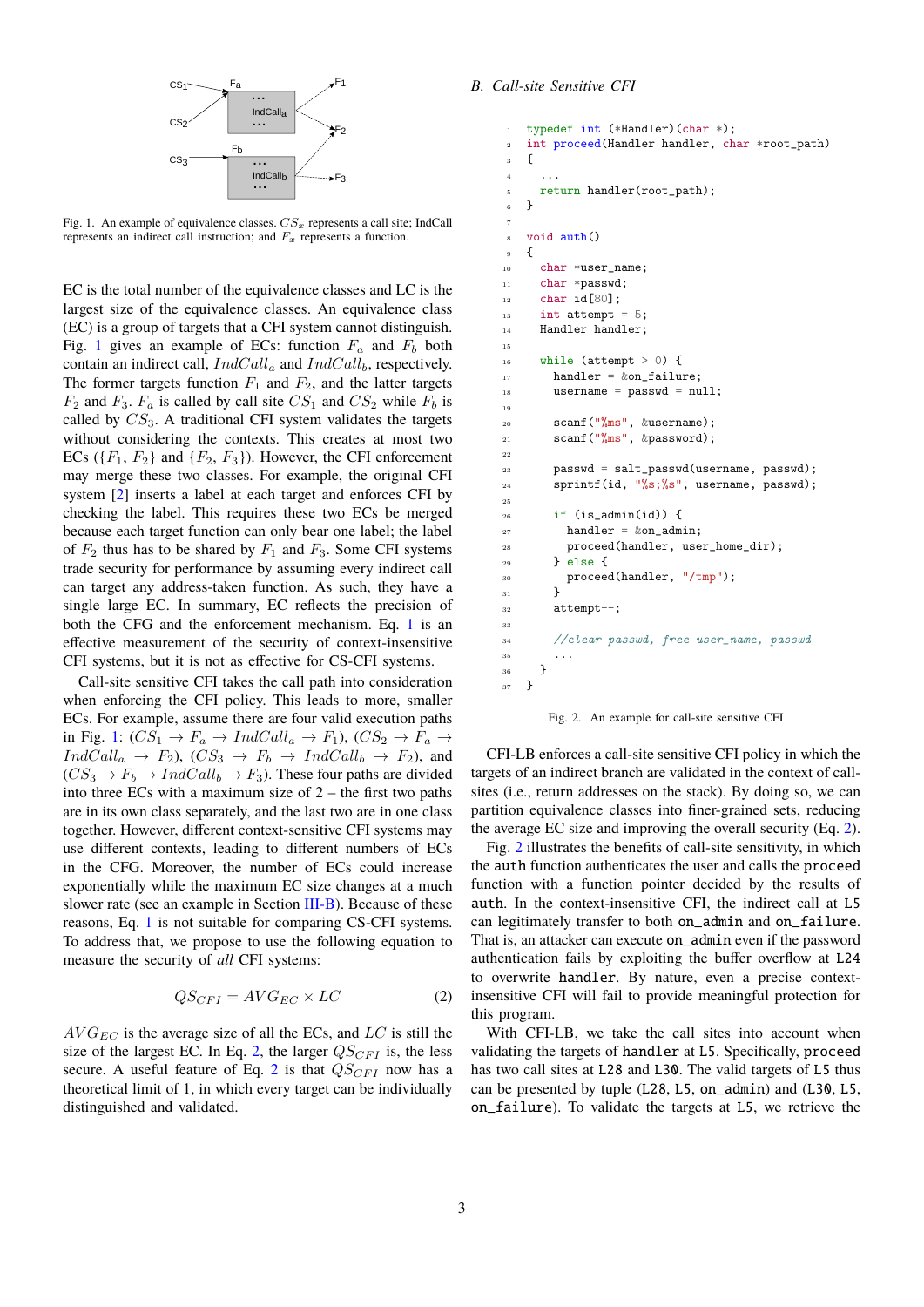return address from the stack, combine it with the location of the indirect call (L5) and the target address, and check whether the formed tuple is valid or not. Consequently, we can prevent the aforementioned attack. Note that the attacker cannot overwrite the return address of proceed because it is pushed to the stack after the overflow, and we employ a secure shadow stack to protect return addresses. Any modifications to them will trigger an exception. In other words, the call sites used in the validation are trusted.

What we just described is technically a one call-site sensitive CFI. Sometimes more call sites need to be examined to provide a finer-grained context, for example, if the indirect call in L5 is wrapped in another function and proceed calls this function instead of directly calling handler. In this case, a two call-site sensitive CFI-LB can recover the lost precision. As expected, call-site sensitivity may fall short in some cases even though it is overall a strong protection. For example, it is possible to merge the two calls of proceed in Fig. [2](#page-2-2) by introducing a new local variable to store the arguments of root\_path. Now, proceed has only a single call site. This prevents CFI-LB from distinguishing the two targets of handler. To further improve the precision, we need to take the executed branches into account, i.e., which branch of is\_admin is executed. An Intel-PT based CFI can theoretically provide this kind of protection  $[18]$ . However, the CFG is the limitation here – a points-to analysis with that level of precision (context- and path-sensitive) is hardly scalable, and its public availability is virtually non-exist, especially for the C/C++ language.

# **III.** SYSTEM DESIGN

In this section, we first describe how we enforce one call-site sensitivity in CFI-LB and then describe two unique features of CFI-LB, adaptive call-site sensitivity and multi-scope CFG, to make our design more scalable and secure.

**Assumptions:** like all other CFI systems, we assume that the code integrity of the target program is protected by  $W \oplus X$ , a common protection in all commodity operating systems. A secure CFI system has to protect both returns and indirect calls (or jumps). We assume that return addresses are protected by a secure shadow stack [\[11\]](#page-14-8), [\[29\]](#page-15-13), which saves a copy of return addresses to a protected stack and verifies that they have not been changed before returning. Our prototype uses CPI's SafeStack [\[31\]](#page-15-14) for this purpose. SafeStack separates return addresses and others safe data into a separate safe stack. It can protect return addresses from being compromised, similar to the shadow stack.

# *A. Enforcing One Call-site Sensitivity*

To enable its protection, CFI-LB instruments the program to insert inline reference monitors that protect the program's run-time control flow. We describe this process in two steps, compiling-time instrumentation and run-time verification.

**Compiling-time instrumentation:** Fig. [3](#page-3-0) shows the CFG for the example program in Fig. [2.](#page-2-2) There is one indirect call (L5) (and four returns) that needs protection. To protect indirect calls, CFI-LB uses a hash-table based set membership test.



<span id="page-3-0"></span>Fig. 3. CFG for the example in Fig. [2](#page-2-2)

For one call-site sensitivity, the set consists of tuples of the following format: (return site, indirect call, target). Therefore, the set for Fig. [3](#page-3-0) contains (L29, L5, on\_admin) and (L31, L5, on\_failure). We instrument the program to initialize the hash table with these two entries before executing the main function. Our current prototype uses a simple hash function to calculate the hash index: xor the three members of each tuple and mod the set size. We practically adjust the set size to reduce hash conflicts. Our experience with large programs, such as SPEC CPU2006, shows that this simple hash function is fast and effective. For example, the hash table for 403.gcc has 1,541 entries with only 74 conflicts. More advanced hash functions can easily be adopted if necessary. The hash table is write-protected after the initialization.

We further instrument the program to insert a reference monitor before each indirect call. In our prototype, we instrument the program at the source code level. The hash table search function is implemented as a function but inlined and specialized at each instrumentation point (e.g., L5 in Fig. [3\)](#page-3-0). Inlining is used to avoid introducing an artificial function (i.e., the validation function) that can legitimately return to all the locations before the indirect calls.

We use the hash-table based enforcement because it will not introduce imprecision since it does not merge the target sets of different indirect calls, and it has near constant performance. As we will show later, the size of target sets can increase exponentially when the level of call-site sensitivity increases. Hash table can provide the consistent performance.

**Run-time verification:** at run-time, the reference monitor retrieves the target from the register/memory and return addresses from the shadow stack, hash them with the location of the indirect call (hard-coded in the reference monitor), and search the hash table for validation.

**Atomicity of reference monitors:** an often overlooked attack vector against CFI is the race condition – if a reference monitor saves its intermediate states in the memory, the attacker can compromise these states by exploiting vulnerabilities in another thread. Even though the window of vulnerability is narrow, reference monitors are called frequently enough for this to be a concern. A simple defense against that is to rewrite reference monitors to only use the registers. This method works because each CPU core has its own set of registers, and one core cannot change another core's registers. However, it is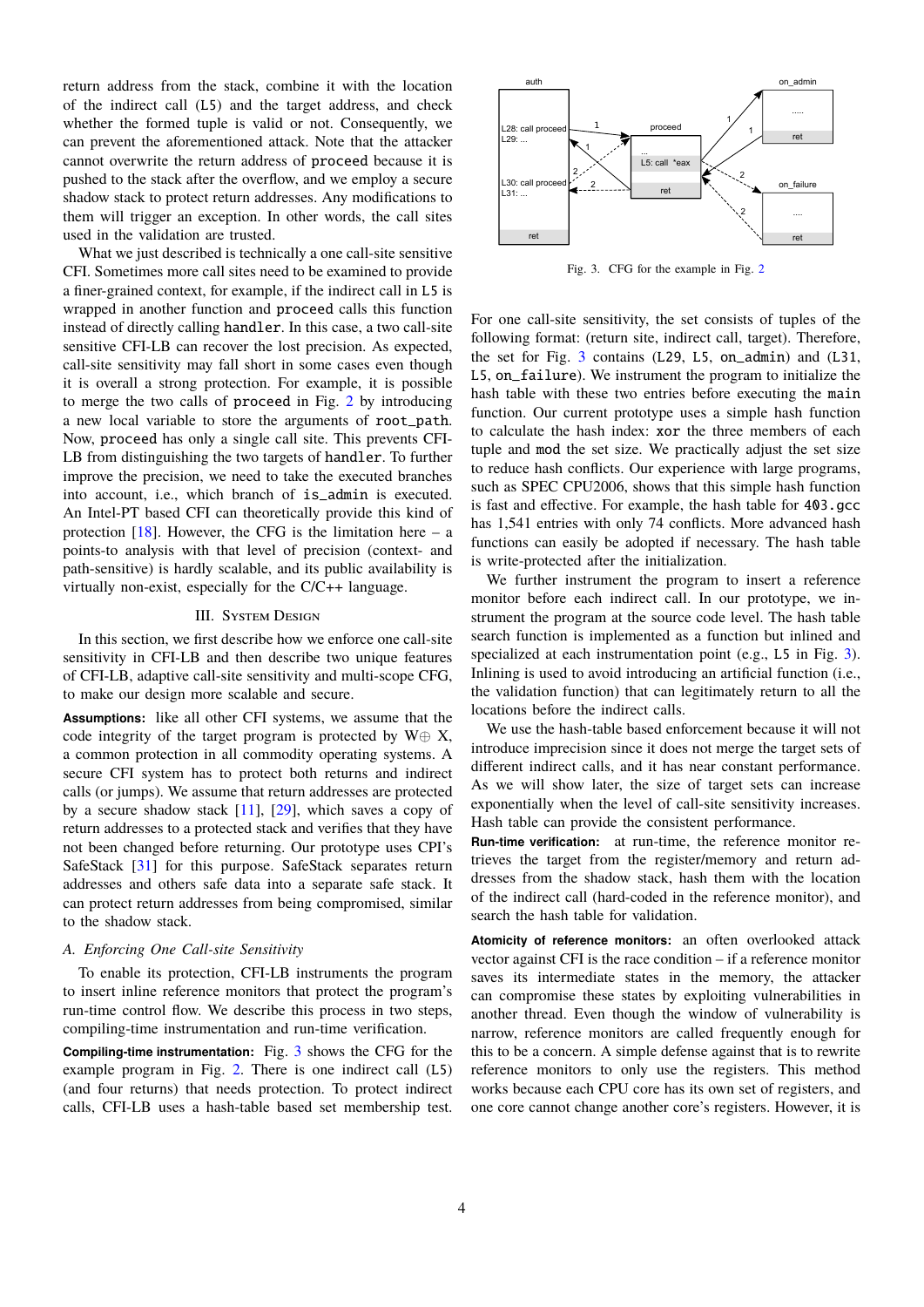difficult to implement since it requires hand-coding reference monitors in assembly instructions. Most existing CFI systems rely on the compiler for register allocation (e.g., systems implemented in the LLVM IR [\[1\]](#page-14-6), [\[4\]](#page-14-7), [\[34\]](#page-15-10)). Their internal states might be spilled to the stack by the compiler, making them potentially vulnerable.

To address that, CFI-LB encapsulates its reference monitors in the hardware transactional memory based on Intel TSX [\[28\]](#page-15-12). Intel TSX provides two software interfaces, hardware lock elision (HLE) and restricted transactional memory (RTM). CFI-LB uses the RTM interface, which consists of three new instructions, xbegin, xend, and xabort, to start, end, and abort a transaction, respectively. When a transaction is started, the CPU records all the memory accesses by the transaction and monitors the system for race conditions (i.e., read-write and write-write conflicts). If a race condition is detected, the transaction is aborted and its changes are rolled back; otherwise, it is committed to the memory. When a transaction fails, the CPU returns the error conditions in the eax register. One of the return status is conflict-detected (\_XABORT\_CONFLICT). However, we cannot simply report a conflict as an attack because a transaction can fail without real data conflicts – Intel TSX detects data conflicts at the granularity of a cache line (64 bytes) [\[28\]](#page-15-12). False sharing in the cache line or cache conflicts can all cause transactions to fail. In our experiment with the NGINX server, we found that transactions have a chance of 0.003% to fail even without race conditions. To address that, we retry the transaction multiple times before reporting a failure. This design does not weaken the security because the verification can not be compromised as long as the transaction succeeds. To the best of our knowledge, CFI-LB is the first CFI system that is explicitly designed to guarantee the atomicity of its reference monitors.

#### <span id="page-4-0"></span>*B. Adaptive Call-site Sensitivity*

As specified in Eq. [2,](#page-2-1) the security of CFI-LB is determined by the average EC (equivalence class) size and the largest EC size. In the following, we use the GCC benchmark in SPEC CPU2006 as an example to demonstrate the impact of different levels [1](#page-4-1) of call-site sensitivity to these two parameters. Our measurement of other benchmarks shows a similar trend (Section [IV\)](#page-7-0). We then describe the first feature of CFI-LB, adaptive call-site sensitivity, to balance security and performance.

<span id="page-4-2"></span>TABLE I Number of ECs and average EC size for different levels of sensitivity.

| Sensitivity | $Call-site(0)$ | Call-site(1) | $Call-site(2)$ | Call-site(3) |
|-------------|----------------|--------------|----------------|--------------|
| $#$ of ECs  | 220            | 795          | 2763           | 6463         |
| $AVG_{EC}$  | 2.7            | 1.53         | 1.38           | 1.33         |

**Average EC size:** the goal of call-site sensitivity is to limit the choices that an attacker has in compromising the control flow by reducing EC sizes. Generally speaking, more levels of call-site sensitivity lead to smaller average EC sizes. Table [I](#page-4-2)

<span id="page-4-1"></span>1The level of sensitivity counts how many levels of return addresses to use.

shows the result for the GCC benchmark  $2$ . For example, with the three call-site sensitivity, the average EC size decreases to 1.33 but the number of ECs increases more dramatically  $(29 \times$ of the context-insensitive CFI). This implies that a constanttime membership test algorithm is essential to the performance of CFI-LB. Nevertheless, increasing the level of sensitivity can still harm the performance because it needs more memory accesses to retrieve the context.

TABLE II EC distribution over sizes of the target sets

<span id="page-4-4"></span>

| <b>Sizes</b>   | Call-site(0) | Call-site(1) | Call-site(2) | Call-site(3) |
|----------------|--------------|--------------|--------------|--------------|
|                | 149          | 674          | 2372         | 5423         |
| $\overline{2}$ | 27           | 54           | 223          | 667          |
| 3              | 10           | 18           | 48           | 172          |
| 4              | 7            | 17           | 35           | 70           |
| $5-10$         | 20           | 26           | 56           | 93           |
| 11-20          | 4            |              | 28           | 37           |
| $21-40$        | 2            |              |              |              |
| 54             |              |              |              |              |
| Total          | 220          | 795          | 2763         | 6463         |

**Largest EC size:** the security of a CFI system also relies on the largest EC size. When increasing the call-site sensitivity, larger ECs break down into smaller ECs. This can potentially reduce the largest EC size. Table  $II$  shows the distribution of EC sizes. For example, with one call-site sensitivity, there are 674 ECs having a single target and 26 ECs having between 5 and 10 targets. When we increase the sensitivity to three, these numbers increase to 5, 423 and 93, respectively.

Interestingly, the maximum EC size for every case remains the same (54). This problematic indirect call is located in Function get\_insn\_template, which uses a function pointer to generate templates for different instructions. The reason that this indirect call defies call-site sensitivity is because its only caller, final\_scan\_insn, is a recursive function. As such, the caller can appear many times on the call stack, and no level of call-site sensitivity can increase the precision for this call. We could theoretically merge duplicated return addresses in the context. Such an implementation is more complicated and has higher overhead. In summary, using a high-level of sensitivity across the program has the following issues: higher performance overhead, explosion of the number of ECs, and cases that it does not improve security.

**Adaptive call-site sensitivity:** to address these problems, CFI-LB features adaptive call-site sensitivity, in which the level of sensitivity is decided independently for each indirect call. The goal is to reduce the average EC size while avoiding the explosion of the number of ECs. The algorithm is summarized as the following:

1) Repeat the following for the maximum level n from 0 and 3: for each indirect call, calculate  $AVG_{EC}$  for each level of sensitivity from 0 to n, and select the smallest level that has the smallest  $AVG_{EC}$  for this indirect call.

<span id="page-4-3"></span>2We use the CFG generated through dynamic profiling from the reference inputs of the SPEC CPU2006 benchmark to avoid the imprecision of CFG generation algorithms.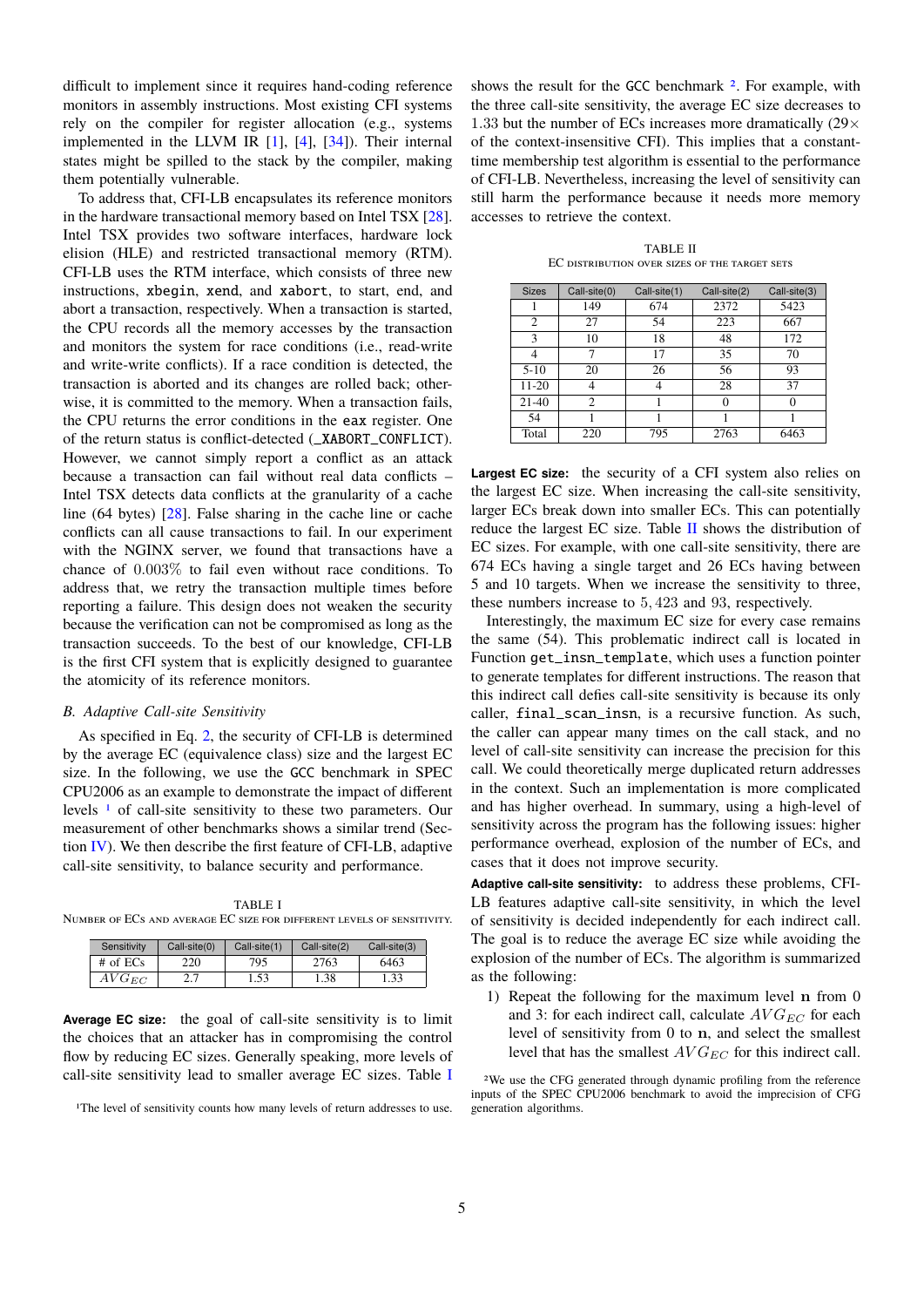<span id="page-5-0"></span>TABLE III Distribution of adaptive call-site sensitivity. Note that the largest indirect call is correctly assigned to level 0 since no additional level will reduce its target size.

| Call-site | Max. target     | # of                  | # of       | Avg. EC |
|-----------|-----------------|-----------------------|------------|---------|
|           |                 |                       |            |         |
| Depth     | <b>Set Size</b> | <b>Indirect Calls</b> | <b>ECs</b> | Size    |
|           | 54              | 161                   | 161        | 1.48    |
|           | 20              | 23                    | 262        | 1.37    |
|           | 17              | 36                    | 787        | 1.50    |
| Total     |                 | 220                   | 1210       | 1.47    |

2) Pick the maximum level n that has the best security according to Eq. [2.](#page-2-1) n is the maximum level of sensitivity for the whole program.

The results of applying this algorithm to 403.gcc is shown in Table [III.](#page-5-0) The maximum level is 2 with an average EC size of 1.47. The total EC number is 1, 210, less than half of the case if two call-site sensitivity is applied uniformly. Note that CFI-LB's hash-table based CFI enforcement can easily support adaptive sensitivity by assuming the missing call-sites to be zero in lower levels.

## *C. Multi-scope CFG*

CFI-LB's second feature, multi-scope CFG, focuses on improving the security even if a scalable context-sensitive points-to analysis algorithm is, unfortunately, not available for C/C++ programs (the current state of the art in the points-to analysis). We combine different CFGs together and apply both on-line and off-line validation of control transfers.

**The need for multi-scope CFG:** there are two ways to generate CFGs: dynamic analysis and static analysis. Dynamic analysis runs the program under a dynamic binary instrumentation (DBI) tool to record an execution history of the program and construct the CFG from it. For brevity, we call the CFG created in this way a dynamic CFG. A dynamic CFG has no false positives, i.e., all the control transfers are valid. However, it suffers from false negatives, i.e., the CFG is incomplete because dynamic analysis cannot cover all the code paths.

Static analysis uses points-to analysis to calculate the CFG from either the source code or the program binary. Traditionally, points-to analysis is used by compilers to optimize programs. The produced CFG is an over-approximation of the real CFG, i.e., the CFG has false positives (extra control transfers) but no false negatives (missing control transfers). One way to improve the precision of points-to analysis is context sensitivity. Call-site sensitivity is often used for procedural programming languages like C/C++. Unfortunately, precise points-to algorithms do not scale well, especially for complicated programs like GCC. The availability of such algorithms is even worse. The best choice at the time of writing seems to be the DSA algorithm, which has not been maintained for a long time and contains known algorithmic errors [\[32\]](#page-15-15), [\[33\]](#page-15-16). Existing CFI systems often use an imprecise CFG, such as all address-taken functions [\[47\]](#page-15-9) or the type-based CFG [\[1\]](#page-14-6).

Given this reality, CFI-LB proposes the multi-scope CFG to improve security despite the imprecision in the points-to

analysis: a security mechanism like CFI should have no false positives and limited false negatives to be secure and usable [3](#page-5-1). Note that a false positive in the CFG leads to false negatives in the CFI (no alarm raised where it should be), and vise versa. Therefore, the overall CFG we use should have no false negatives and limited false positives. CFL-LB's multi-scope CFG consists of three CFGs: a dynamic CFG generated by dynamic analysis, a static CFG generated by a scalable but conservative points-to analysis, and a concolic CFG generated by our localized concolic execution. The relation of these three CFGs are shown in Fig. [4.](#page-5-2)



<span id="page-5-2"></span>Fig. 4. Multi-scope CFG in CFI-LB

**On-line and off-line verification:** after generating those CFGs, CFI-LB applies both on-line and off-line verification of indirect call targets. Specifically, any run-time control transfer within the dynamic CFG is allowed because the dynamic CFG contains only valid control transfers. Our experiments show that the concolic CFG has a very low false positive rate. As such, we also allow any run-time control transfer within the concolic CFG. However, the static CFG may cause false negatives in the CFI. We allow a control transfer in this CFG (but outside the dynamic and concolic CFGs) to proceed at run-time but record the target and its context (e.g., the call stack) for the off-line analysis. If the analysis proves that the control transfer is legitimate, it will be added to the dynamic CFG for future use. Any control transfer outside the static CFG is a true violation and will be immediately blocked. The rationale of this design is that only few runtime control transfers require off-line verification because of the effectiveness of the dynamic and concolic CFGs; we can gradually expand the dynamic CFG, and eventually any runtime control transfers out of the dynamic and concolic CFGs become suspicious.

To support multi-scope CFG, we mark each hash table entry with its scope and record the run-time context as indicated by the scope. The context we record includes the call stack and the arguments to the target function. We can use this information to validate the control transfer. In the following, we present our method to generate the concolic CFG.

#### *D. Localized Concolic Execution*

The goal of localized concolic execution is to extend the dynamic CFG with very few false positives so that CFI-LB

<span id="page-5-1"></span>3A typical counter-example is UAC of Window Vista that trained users to ignore and click through any access control questions.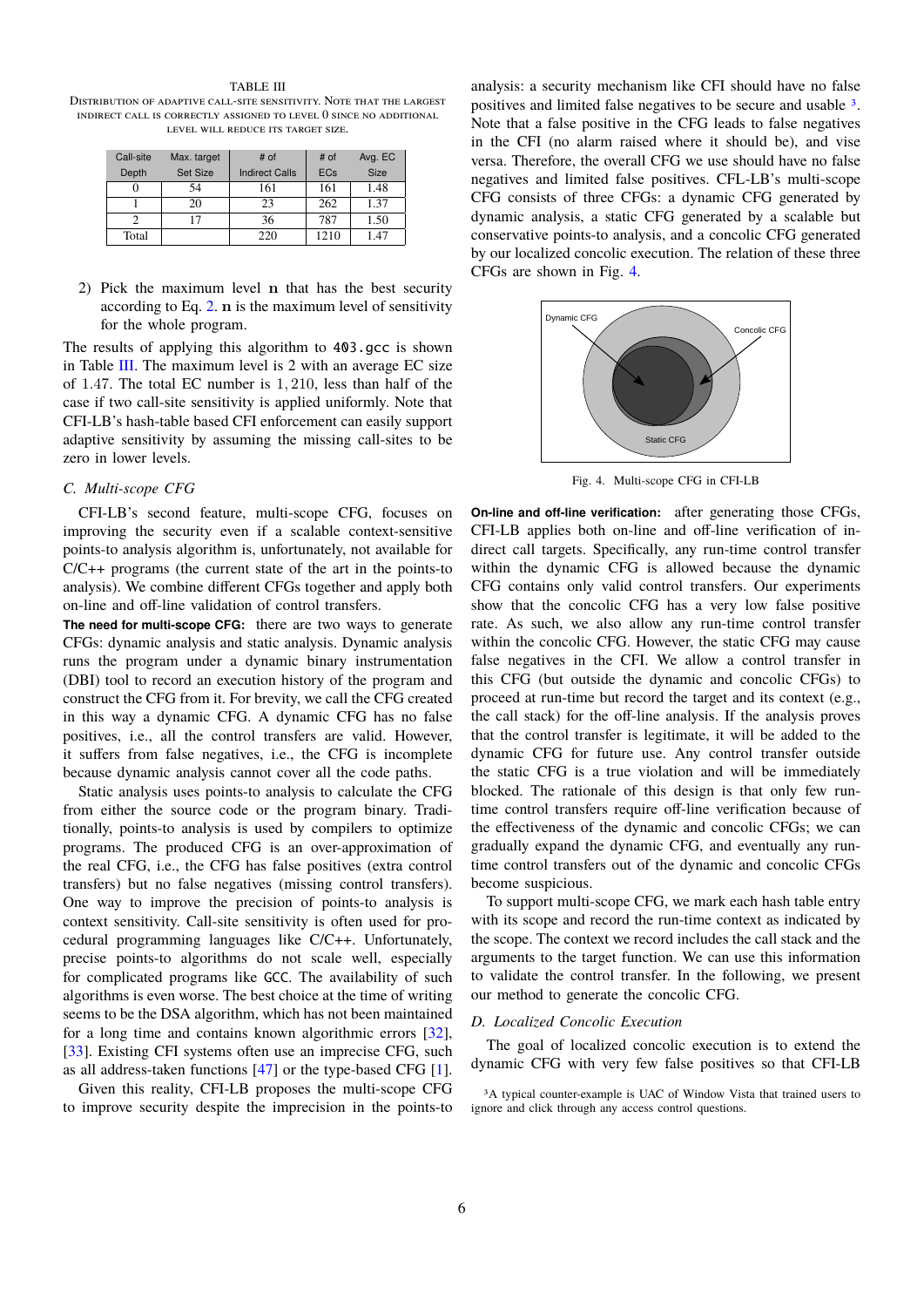can trust them without further validation.

**Overview:** concolic execution, as its name indicates, is a combination of concrete and symbolic execution. It maintains the symbolic relations between program variables while concretely executing the program. Concolic execution is often used to improve path coverage in software testing: when the concolic execution engine finds a conditional branch, it adds the branch's condition to the path condition. The satisfiability of the path condition determines whether a path is feasible or not. To explore an alternative path, the engine tries to solve the related path condition with a constraint solver, such as Z3 [\[17\]](#page-14-9). If the solver proves the path condition is satisfiable, it provides a solution to the related symbolic variables that will lead the execution to that path in a concrete execution.

Theoretically, we could use concolic execution to explore all the paths of the program and derive a complete CFG. Unfortunately, concolic execution does not scale well because of the path explosion problem, in which the number of feasible paths grows exponentially to the number of conditional branches and can even be infinite if the program has unbounded loops. Our target programs are too complicated to be fully explored. For example, 403.gcc has about 1 million instructions.

CFI-LB addresses this challenge by limiting the scope of concolic execution with additional heuristics to further improve its scalability. Because the generated CFG is used in the call-site sensitive CFI, we must generate, for each indirect call, both its target set and the associated contexts. CFI-LB's concolic execution is localized to the individual indirect call site. Specifically, at each indirect call site, it searches backward in the program's CFG for the callers of this indirect calls and concolically executes these callers until the execution reaches the indirect call. A list of the targets and their associated contexts will be returned at the indirect call site. The intuition behind this approach is that the function pointer used by the indirect call likely is assigned or indexed by its callers. By exploring more code paths in the callers, we can potentially assign other legitimate values to this function pointer. In the following, we will describe each step in detail.

**Step I: recording initial program states:** CFI-LB's localized concolic execution is binary based. As previously mentioned, concolic execution runs the program both concretely and symbolically. It is necessary to provide the valid inputs to the starting function so that the concrete execution can proceed without causing exceptions. Our target programs are often very complicated. It is generally unfeasible to achieve this programmatically. To this end, we execute the program under a dynamic binary instrumentation (DBI) tool with some valid inputs (e.g., a well-formed C program for GCC) and record a complete execution history. At the entry point of an interested function, we reconstruct the function's arguments, the global variables, the registers, and the heap from the execution history and take a snapshot of them. This snapshot provides a set of valid inputs for the concolic execution. We use Intel Pin as the DBI tool in our prototype [\[30\]](#page-15-17).

**Step II: locating starting functions:** after recording the execution history, our system needs to find the callers of the interested

indirect call site as the starting function for the concolic execution. While recording the execution history, the DBI tool also generates a dynamic CFG for the program. Technically, we can search this CFG for the callers of this indirect call and start concolically executing them. However, this approach does not work well – sometimes the indirect call that we are interested in is not even executed by the DBI tool because of the limited coverage of the initial input. To address that, we extract from the program binary a CFG that contains only direct calls, and further extend this CFG by the indirect control transfers from the dynamic CFG. We then locate the callers of the interested indirect call in this CFG. If a located caller has been executed by the DBI tool, we add this caller into a work list for the concolic execution. We make sure that the depth of the callers is larger than or equal to the depth of this indirect call's sensitivity.



<span id="page-6-0"></span>Fig. 5. Locate the callers of an indirect call (in 456.hmmer benchmark)

Fig. [5](#page-6-0) illustrates how this works. Specifically, the qst function, which implements quick sort, contains an indirect call through the rcx register. qst has a single caller, specqsort. Unfortunately, specqsort has not been executed by the DBI tool; we then have to search backwards further. specqsort in turn has three callers, but none of them have been executed by the DBI tool either. Searching further back, we find that one of specqsort's callers, FullSortTophits, can be called by the main function, which certainly has been executed by the DBI tool. Therefore, we add main as a starting function and record the path from main to qst (main  $\rightarrow$  FullSortTophits  $\rightarrow$  specqsort  $\rightarrow$  qst). This information is used by the concolic engine to limit the depth of exploration (more details in the following). Note that even though the main function includes a call to FullSortTophits, FullSortTophits may not have been executed by the DBI tool if it is guarded by an unsatisfiable branch condition during the initial execution. Our concolic engine can solve the related path condition and execute the function. If we just search for starting functions in the dynamic CFG generated by the DBI tool, we cannot find any executed callers for qst. Therefore, by searching for starting functions in the combine CFG, we can discover more targets of an indirect call.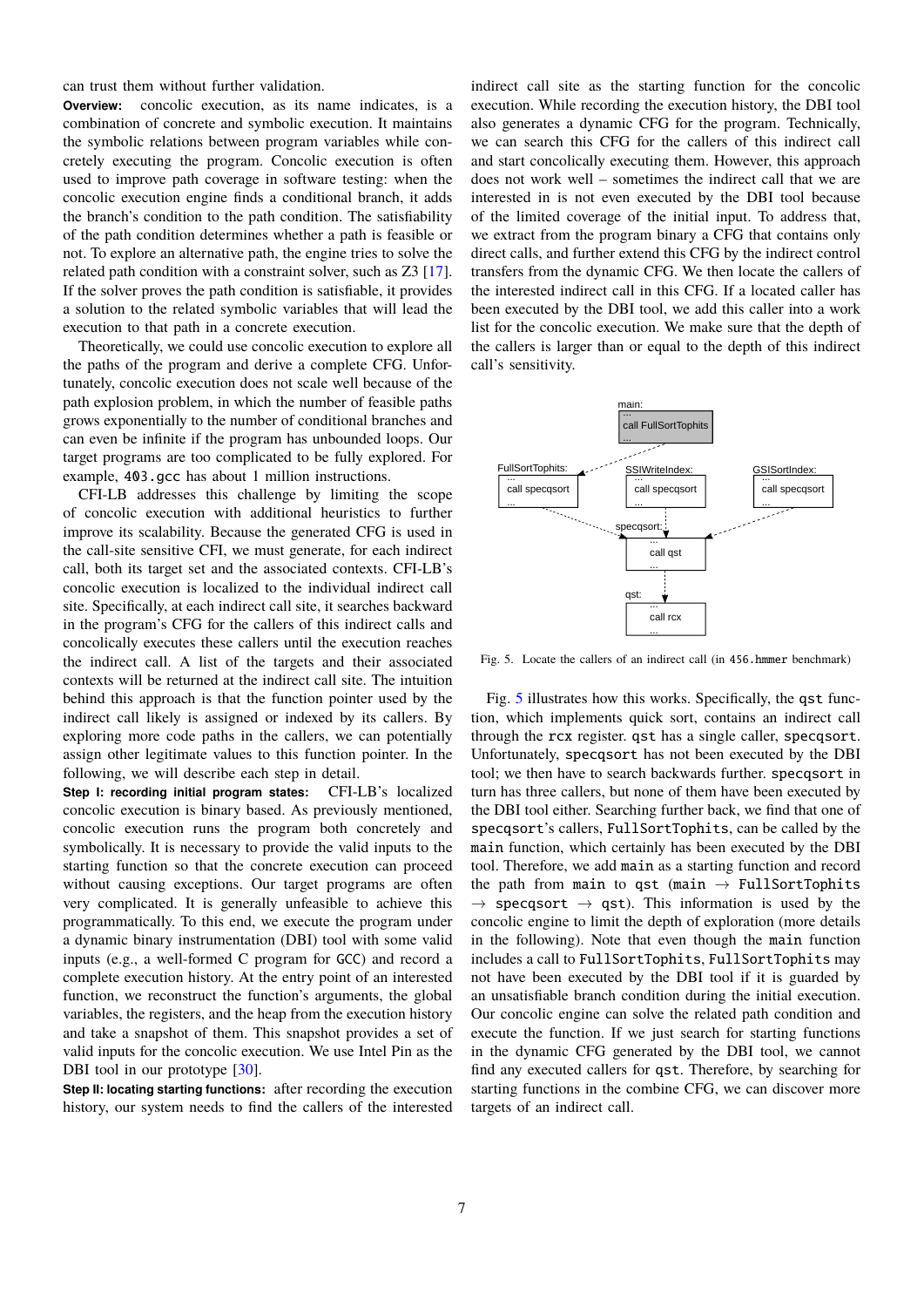**Step III: concolically executing code:** after discovering the starting functions, we start executing them one by one concolically. Specifically, we use the aforementioned snapshot as the initial inputs to the starting function and execute the program concretely while maintaining the relation between symbolic variables. In particular, we maintain a set of path conditions. If a new conditional branch is found, we add the condition (or its inverse depending on which branch the concrete execution takes) to the current path condition. After every emulation, we iterate through the generated path conditions and check whether a path has been taken or not. For each path nottaken, we then query a SMT solver to check whether its path condition can be satisfied. If so, the solver will return a model that will execute the new path. This process repeats until all the paths have been explored. When the concolic engine reaches the indirect call site, we retrieve the values stored in the register or memory referenced by the indirect call and add it and its context into the target set of the indirect call.

*Variable symbolization:* when concolic execution is used to explore a whole program, we just need to symbolize the external inputs, such as the command line arguments and files. In CFI-LB, we only concolically execute a part of the program. Therefore, we symbolize all the function arguments, global variables, and external inputs (e.g., files). Specifically, if a variable is a scalar (e.g., an integer), we create a new symbolic variable for it; if a variable is a pointer to a data structure, we keep the pointer's concrete value (i.e., the address of the structure in the snapshot) but symbolize the data structure it points to; if a variable is a function pointer, we do not symbolize it otherwise it can point to arbitrary memory or whatever the solver produces. The following example contains all these three cases:

# void specqsort(char\* base, int n, int size, int (\*compar)());

By symbolizing all the inputs external to the starting function, we essentially assume that they can take any value. Consequently, we over-approximate the results (false positives in the CFG) because some values provided by the solver may not be possible in a normal execution.

*Optimization:* our concolic engine uses a few measures to improve the scalability. For example, we limit each loop to only five iterations if the loop is unbounded. One of the most significant challenges to scalability is function calls. The instructions to simulate can cascade quickly when function calls nest. To address that, we simply ignore the function calls unrelated to the indirect call: we have mentioned that we maintain a path from the starting function to the indirect call. Functions on this path are concolically executed while functions not on the path are ignored. However, if any argument to an ignored function is symbolic, we symbolize the function's return value. This is another over-approximation since we assume the function's return can take any value if one of its arguments is symbolic.

Not all unrelated functions are ignored. Specifically, our execution engine can emulate more than 60 common libc functions. If an unrelated function is a libc function, we

call the corresponding emulated function, which simulates the behaviors of the function. Most libc functions are straightforward to emulate. For example, we symbolize the related buffer for functions such as fread, fgets, and getenv since they accept inputs from the external resources. For functions that modify the memory (e.g., strcat, memcpy, strcpy), we emulate their operations on the memory (e.g., to create a new buffer) and symbolize the resulting memory if any of the input is symbolic. Functions like strlen is interesting. As we have mentioned, CFI-LB symbolizes the content of a buffer but neither its address nor its length. To correctly simulate strlen, the symbolic engine needs to support variable length buffer, as well as to change the solver's memory model. Our experience with several publicly available symbolic engines shows that these features currently are not well supported. To address that, we just symbolize the return value of strlen if its input is a symbolic buffer. Despite these approximations, our experiments with large programs show that the computed target set contains relatively few false positives.

# *E. Prototype of CFI-LB*

We have built a prototype of CFI-LB for the Intel x86-64 architecture. We wrote a tool for the Intel Pin DBI framework to record the program execution and implemented the localized concolic execution based on the Triton symbolic engine [\[43\]](#page-15-18). The instrumentation is implemented in the Clang's CodeGen module, a module after the source parsing but before the LLVM IR generation. We used LLVM's CFL-AA alias analysis algorithm to generate the static CFG. Overall, our prototype has 4500+ lines of C/C++ code and 500+ lines of python code.

## IV. EVALUATION

<span id="page-7-0"></span>We present the evaluation of our prototype in this section. In particular, we aim at answering the following questions: *first*, whether adaptive call-site sensitivity improves the security of CFI as measured by Eq. [2](#page-2-1) in Section [II;](#page-1-1) *second*, whether the localized concolic execution can extend the dynamic CFG with few false positives; *third*, what's the performance overhead of our prototype in the different configurations.

#### *A. Security Evaluation*

To answer the first question, we need to quantitatively analyze the security of CFI-LB using Eq. [2.](#page-2-1)

**Effectiveness of call-site sensitivity:** intuitively, the security of CFI improves when both average and largest EC sizes decrease. Fig. [6](#page-9-0) shows the impact of call-site sensitivity on the number of ECs, the average EC size, and the largest EC size. As the level of sensitivity increases, the average EC size generally drops, and the attacker has less choices of the legitimate targets. For example, at three call-site sensitivity, the average EC sizes of three benchmarks (perlbench, gcc, and gobmk) drop to less than half of the context-insensitive CFI. These benchmarks happen to be the three largest ones. Another benchmark, h264ref, drops to about 70%. However, the remaining three benchmarks, hmmer, bzip2 and sjeng, have the same average EC size as the context-insensitive CFI.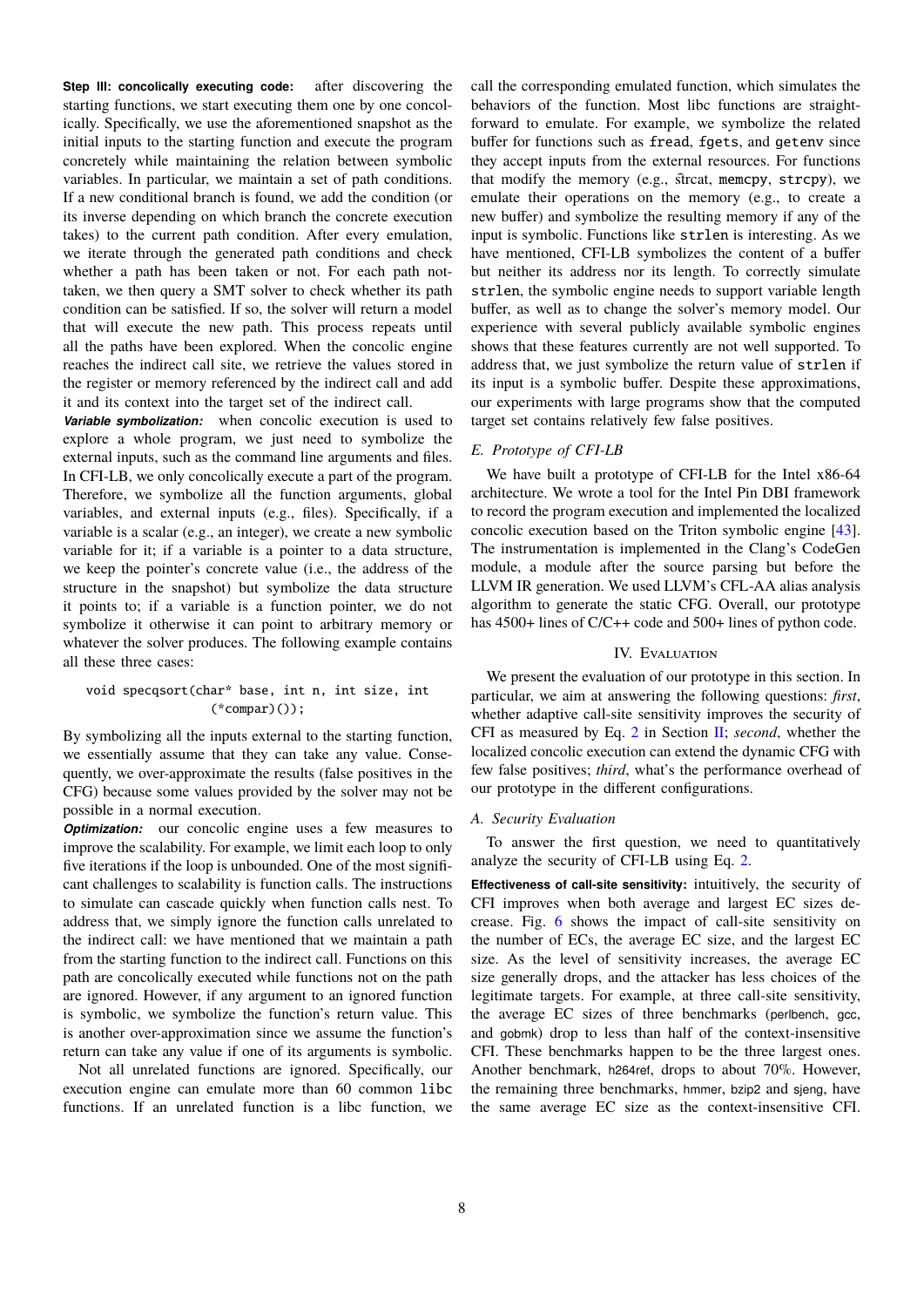#### TABLE IV

<span id="page-8-0"></span>Effectiveness of adaptive call-site sensitivity. The table shows the max call-site level, the number of indirect calls in each level, and for each level, the number of ECs and the average EC size. The last column shows the improvement of CFI-LB over context-insensitive CFI.

| <b>Benchmark</b> | Lang           | Max Level      | # of IndCalls | # of ECs         | $AVG_{EC}$ Per Level | $AVG_{EC}$ | LC             | $QS_{CFI-LB}/QS_{CFI(0)}$ |
|------------------|----------------|----------------|---------------|------------------|----------------------|------------|----------------|---------------------------|
| 400.perlbench    | C              | 3              | 62/8/3/7      | 62/30/114/492    | 1.02/1.0/1.21/2.77   | 2.28       | 115            | 1/2.4                     |
| 401.bzip2        | $\overline{C}$ | $\Omega$       | 12            | 12               | 1.0                  | 1.0        |                |                           |
| $403.\text{gcc}$ | $\mathsf{C}$   | $\overline{2}$ | 161/23/36     | 161/262/787      | 1.48/1.37/1.50       | 1.47       | 54             | 1/1.84                    |
| $429$ .mcf       | $\mathsf{C}$   | $\Omega$       | $\Omega$      | $\Omega$         | $\Omega$             | $\Omega$   | $\Omega$       | $\Omega$                  |
| 445.gobmk        | $\mathsf{C}$   | 2              | 36/15/12      | 36/39/98         | 16.86/9.44/12.76     | 12.86      | 427            | 1/2.4                     |
| 456.hmmer        | $\mathsf{C}$   | $\Omega$       | 9             | 9                | 1.0                  | 1.0        |                |                           |
| 458.sjeng        | $\mathsf{C}$   | $\Omega$       |               |                  | 6.0                  | 6.0        | 6              |                           |
| 462.libquantum   | $\mathsf{C}$   | $\Omega$       | $\Omega$      | $\Omega$         | $\Omega$             | $\Omega$   | $\Omega$       | $\Omega$                  |
| 464.h264ref      | $\mathsf{C}$   | 3              | 68/2/4/1      | 68/20/48/12      | 1.5/1.05/1.15/1.25   | 1.31       | $\overline{2}$ | 1/6.4                     |
| 471.omnetpp      | $C++$          | 3              | 226/2/8/3     | 226/86/156/60    | 1.81/1.0/1.04/1.7    | 1.44       | 168            | 1/1.45                    |
| 473.astar        | $C++$          | $\Omega$       |               |                  | 1.0                  | 1.0        |                |                           |
| 483.xalancbmk    | $C++$          | 3              | 1960/25/30/48 | 1960/117/118/262 | 1.06/1.12/1.20/1.71  | 1.14       | 26             | 1/1.52                    |
| $433$ .milc      | $\mathsf{C}$   | $\Omega$       |               |                  | 2.0                  | 2.0        | 2              |                           |
| 444.namd         | $C++$          | $\Omega$       | 12            | 12               | 1.0                  | 1.0        |                |                           |
| $447$ .dealII    | $C++$          | 3              | 100/3/4/1     | 10/19/20/9       | 1.04/1.0/1.0/1.11    | 1.03       | $\overline{2}$ | 1/1.07                    |
| 450.soplex       | $C++$          | $\Omega$       | 56            | 56               | 1.0                  | 1.0        |                |                           |
| 453.povray       | $C++$          | 2              | 40/3/9        | 40/10/33         | 1.6/4.2/2.12         | 2.12       | 9              | 1/1.06                    |
| 470.1bm          | $\mathsf{C}$   | $\Omega$       | $\Omega$      | $\Omega$         | $\mathbf{0}$         | $\Omega$   | $\Omega$       | $\Omega$                  |
| 482.sphinx3      | $\mathsf{C}$   | $\Omega$       | $\Omega$      | $\Omega$         | $\Omega$             | $\Omega$   | $\Omega$       | $\Omega$                  |
| <b>NGINX</b>     | $\mathsf{C}$   | 3              | 94/18/0/11    | 94/89/0/58       | 5.54/1.06/0.0/4.91   | 3.73       | 62             | 1/3.3                     |

They happen to have the smallest code sizes. It seems that complex code benefits more from call-site sensitivity. Note that the average EC size for gobmk increases from two callsite sensitivity to three. This is possible if the total EC size increases faster than the number of ECs.

However, we found that the largest EC size in almost all the benchmarks do not meaningfully reduce, except h264ref (reduced to 20%). We further looked into the reasons of this. *First*, for gcc, the caller of this particular indirect call is a recursive function; thus its largest EC cannot be broken down regardless the level of sensitivity. *Second*, the largest EC of gobmk is related to an indirect call in the shapes\_callback function, which handles different board shapes in a Go game. shapes callback are called by a sequence of callers: matchpat  $\rightarrow$ matchpat\_loop  $\rightarrow$  do\_matchpat. The function pointer called by shapes\_callback is actually defined in the caller of matchpat; therefore increasing the sensitivity to four will significantly reduce the largest EC size of gobmk. However, this might lead to the explosion of EC numbers. *Third*, perlbench cannot benefit from increasing the level of sensitivity because the related indirect call is called close to the main function. Using a higher level of sensitivity will go into the C run-time (executed before main) without improving security.

In short, call-site sensitivity improves the security of CFI systems since the average EC size decreases while the largest EC size remains the same or also decreases.

**Effectiveness of adaptive call-site sensitivity:** CFI-LB employs the adaptive call-site sensitivity to balance security, perfor-mance, and the number of ECs. As shown in Fig. [6,](#page-9-0) the number of ECs can increase quickly when the level of sensitivity increases. To address that, CFI-LB calculates, for each indirect call, the sensitivity level that leads to the minimal average EC size. Table [IV](#page-8-0) shows the results of applying adaptiveness to these benchmarks, including SPECint2006, the C/C++ benchmarks of SPECfp 2006, and NGINX. In particular, Fig. [6](#page-9-0) shows that increasing the level of sensitivity does not improve the security for hmmer, bzip2, and sjeng. Our adaptive algorithm correctly sets their max levels to 0. The same is applicable to astar, namd, and soplex. The algorithm can often assign level 0 to the majority of indirect calls. For example, 1, 960 indirect calls out of the 2, 063 ones for xalancbmk are assigned to level 0 with an average EC size of 1.06. Overall, the final average EC sizes are well under control except for gobmk and sjeng. The structure of either programs is not very amicable to call-site sensitivity. The last column shows the improvement of CFI-LB over the context-insensitive CFI as measured by Eq. [2.](#page-2-1) Note that a smaller QS indicates better security. As such, the best improvement is h264ref, while context-insensitive CFI can already provide sufficient protection for bzip2, hmmer, and several other benchmarks.

We also evaluated our prototype with NGINX. We built NGINX with OpenSSL, pcre, and zlib libraries, and used the NGINX testsuite as the standard inputs. The results are shown in Table [IV](#page-8-0) as well. The largest EC has 62 targets and the average EC size is 3.73. Unlike the benchmarks in SPEC CPU2006, NGINX has 11 indirect calls located in the callback functions. For example, during the initialization, the OpenSSL library registers the OPENSSL\_cleanup function to be called at the normal process termination (via atexit). OPENSSL\_cleanup is thus a callback function called by an external module (i.e., glibc in this case). OPENSSL\_cleanup contains an indirect call that usually calls ssl\_library\_stop to stop the SSL library. To protect this indirect call, CFI-LB has to limit the call sites within the NGINX program because the external module could be loaded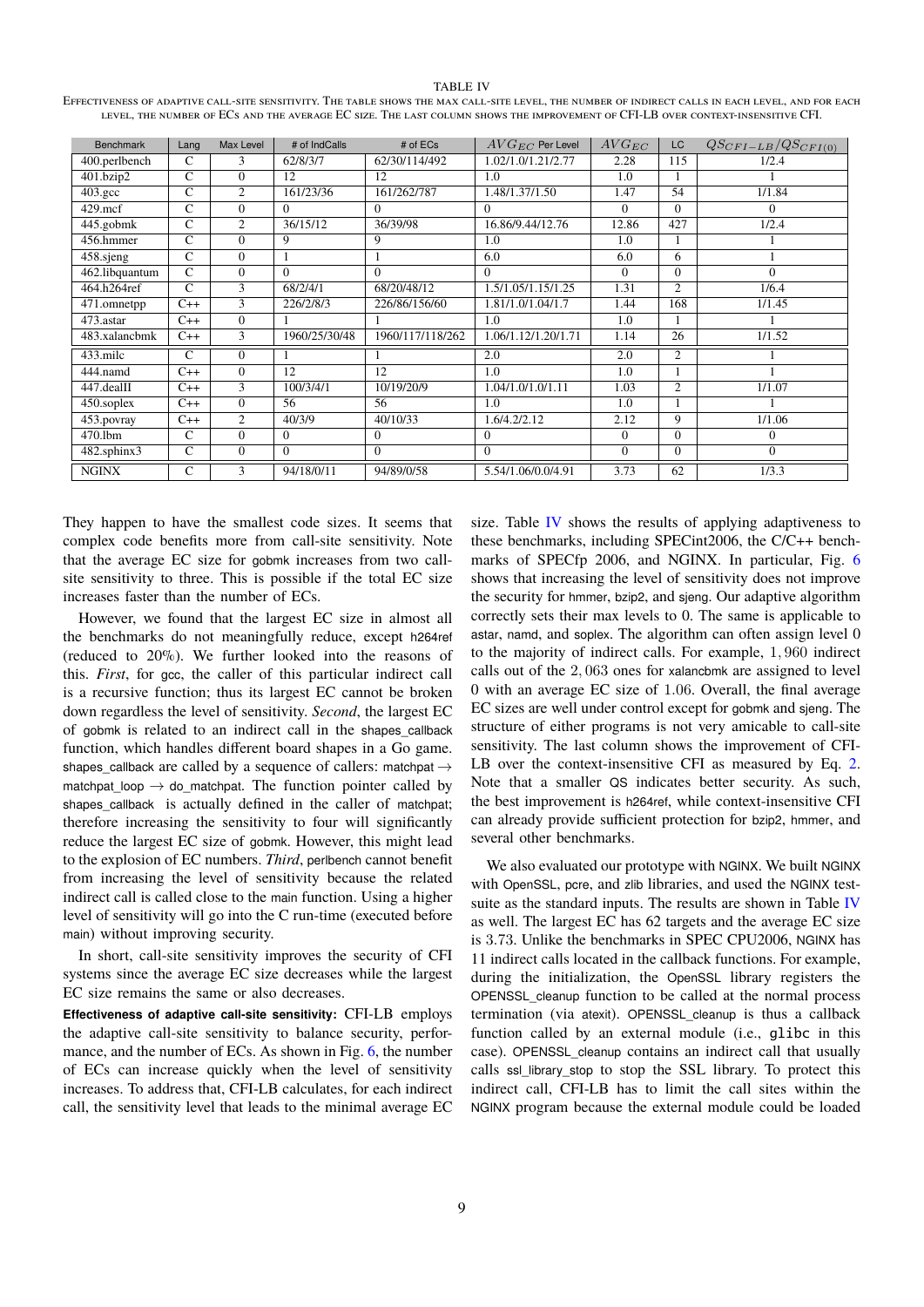

<span id="page-9-0"></span>Fig. 6. The impact of call-site sensitivity on the number of ECs, average EC size, and the largest EC size for C benchmarks in Spec CPU2006. Level 0 represents the traditional context-insensitive CFI. The number of ECs and average EC size are normalized to fit in the figures. 429.mcf and 462.libquantum have no indirect calls exercised. The curve for C++ benchmarks are similar.

at a different location each time the program is run. To improve the protection of callback functions, we could compile and link these modules statically into the main program or update the CFGs at the run-time [\[38\]](#page-15-19).

In short, adaptive call-site sensitivity can substantially improve the security of CFI while curbing increases in the number of ECs.

**Effectiveness in preventing control flow hijacking:** we used the RIPE benchmark [\[51\]](#page-15-20) and three real-world vulnerabilities to test whether CFI-LB can detect and block control-flow hijacking attempts. These three vulnerabilities consist of two heap overflows that target a function pointer and a stackbased overflow that targets the return address. The former tests CFI-LB's forward-edge protection while the latter tests the effectiveness of CFI-LB's backward-edge protection (i.e., SafeStack [\[44\]](#page-15-21)). We modified the existing PoC exploits [\[37\]](#page-15-22), [\[42\]](#page-15-23) to account for the difference in the code generated by GCC and Clang. These PoC exploits assume that ASLR is disabled. In reality, attackers often leverage information leaks to learn

the necessary locations before the attack. We completely instrumented all the vulnerable programs with CFI-LB and use their test-suites for the CFG generation.

*RIPE:* RIPE is a 32-bit buffer-overflow benchmark suite. Since our prototype is based on the x86-64 architecture, we modified a few lines of the assembly code in the benchmark to make it work. During the evaluation, we first generated the dynamic CFG with valid inputs that did not trigger the buffer overflows. We then run the benchmark with CFI-LB and triggered the buffer overflow to hijack the control flow. All these attempts were detected and blocked by our system.

| $1$ $\,$       | static PyObject *                                                         |
|----------------|---------------------------------------------------------------------------|
| $\,2\,$        | sock_recvfrom_into(PySocketSockObject *s, PyObject *args, PyObject* kwds) |
| $\mathbf{a}$   | ł                                                                         |
| $\overline{4}$ | $\cdots$                                                                  |
| 5              | if (recylen $== 0$ ) f                                                    |
| 6              | $recvlen = buffer$ ;                                                      |
| $\tau$         | ł                                                                         |
| $\,$ 8 $\,$    | // there must be a check for overflow                                     |
|                | $\frac{1}{2}$ + if (buflen < recvlen) {                                   |
| $10-10$        | PyBuffer_Release(&pbuf);<br>$^{+}$                                        |
| 11             | PyErr_SetString(PyExc_ValueError,<br>$+$                                  |
| 12             | "buffer too small for requested bytes");<br>$\pm$                         |
| 13             | return NULL;<br>$+$                                                       |
| 14             | ł<br>$+$                                                                  |
| 15             |                                                                           |
| 16             | readlen = sock_recvfrom_guts(s, buf.buf, recvlen, flags, &addr);          |
| 17             | $\cdot$ $\cdot$ $\cdot$                                                   |
| 18             |                                                                           |

<span id="page-9-1"></span>Fig. 7. CVE-2014-1912: the vulnerability and the patch

```
import socket
r, w = socket.socketpair()
w.\text{send}(b'\x90' * 305 + '\xc0' + '\x65' + '\x51' + '\x00')r.recvfrom into(bytearray(), 309)
```
<span id="page-9-2"></span>

| $\mathbf{1}$   | 000000000047caf0 <py0bject_hash>:</py0bject_hash> |                             |  |  |      |                                                                  |  |  |
|----------------|---------------------------------------------------|-----------------------------|--|--|------|------------------------------------------------------------------|--|--|
| $\overline{2}$ | $\cdots$                                          |                             |  |  |      |                                                                  |  |  |
| 3              | $47ch23$ :                                        | 48 89 c1                    |  |  | mov  | rcx, rax                                                         |  |  |
| $\overline{4}$ | 47cb26: 48897d e0                                 |                             |  |  | mov  | QWORD PTR [rbp-0x20], rdi                                        |  |  |
| 5.             | 47cb2a: 48 89 cf                                  |                             |  |  | mov  | rdi.rcx                                                          |  |  |
| 6              | $47cb2d$ :                                        | 48 89 45 d8                 |  |  | mov  | QWORD PTR [rbp-0x28], rax                                        |  |  |
| $\tau$         | $47cb31:$ e8 ca 92 fa ff                          |                             |  |  | call | 425e00 <i_cfilb3_reference_monitor></i_cfilb3_reference_monitor> |  |  |
| $\mathbf{s}$   | 47ch36: 488b7d60                                  |                             |  |  | mov  | rdi, QWORD PTR [rbp-0x20]                                        |  |  |
| 9              | 47cb3a: 48 8b 45 d8                               |                             |  |  | mov  | rax, QWORD PTR [rbp-0x28]                                        |  |  |
| 10             | $47cb3e:$ ff $d0$                                 |                             |  |  | call | rax                                                              |  |  |
| 11             | $\cdots$                                          |                             |  |  |      |                                                                  |  |  |
| $\mathbf{1}$   |                                                   | if $(tp->tp\_hash := NULL)$ |  |  |      |                                                                  |  |  |
| $\overline{a}$ | return $(*tp->tp\_hash)(v)$ ;                     |                             |  |  |      |                                                                  |  |  |

<span id="page-9-3"></span>Fig. 9. The execution of the hijacked function pointer

*CVE-2014-1912:* this is a heap overflow in Python-2.7.6 [\[10\]](#page-14-10). The root cause is the missing check of the buffer size and the receive size in Python's socket module, as shown in Fig. [7.](#page-9-1) This vulnerability can be triggered by a malicious Python program. In Python, the script memory is allocated on the heap, sometimes adjacent to a Python object, which contains a number of function pointers that can be hijacked by exploiting this CVE. The PoC exploit in Fig. [8](#page-9-2) overwrites the tp\_hash function pointer. This function pointer can be executed by the indirect call (0x47cb3e) in Fig. [9.](#page-9-3) We took a close look at the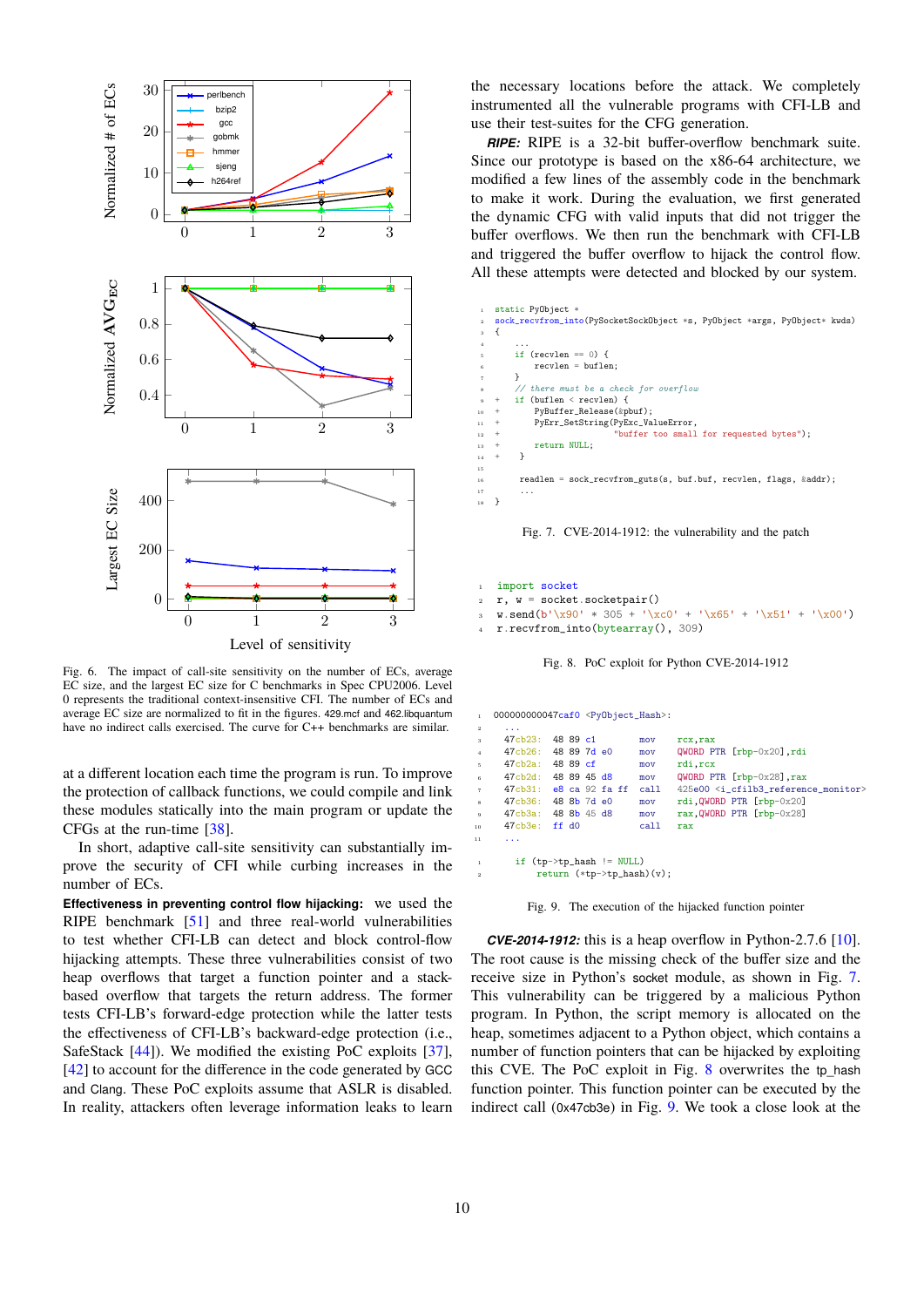CFG for Python. This indirect call is protected by CFI-LB with three call-site sensitivity. It contains 329 ECs with only five valid targets (i.e., Python's internal hash functions). CFI-LB can detect any invalid target out of these five; and it can further distinguish these five valid targets by the contexts. For example, int hash can only be called in 12 contexts.

 $1 - - -$  ftp/main.c:slurpstring() ---2 <sup>3</sup> 406: char \*sb = stringbase; <--- This is our input. (can be massive) 407: char  $*ap = argbase$ ;  $\leftarrow -r$  This buffer is 200 bytes. 5 <sup>6</sup> 458: S1: 7 <sup>8</sup> 463: case '\0': <sup>9</sup> 464: goto OUT; 10 11 474: default:<br>12 475: \*ap++ = <sup>12</sup> 475: \*ap++ = \*sb++; <--- Heap overflow <sup>13</sup> 476: got\_one = 1;  $14 \quad 477: \quad \text{goto } S1:$ <sup>15</sup> 478: } <sup>16</sup> - -------------------------------- 17 backtrace at overflow: <sup>18</sup> main()->cmdscanner()->cd()->another()->makeargv()->slurpstring()

<span id="page-10-0"></span>Fig. 10. Vulnerable code for EDB-ID 15705

```
/ftp
2 ftp> open
   (to) b'\x90' * 745 + '\xd4' + '\x80' + '\x48' + '\x00'
  usage: open host-name [port]
  ftp> open
  fiCFILB-LEVEL 1] Violation at 4796cb target to 4880d4 with context 46c804
```
Fig. 11. Simplified PoC for EDB-ID 15705 and the error message thrown by CFI-LB

*EDB-ID 15705:* this is a heap overflow in the FTP client of the GNU InetUtils package [\[19\]](#page-14-11), as shown in Fig. [10.](#page-10-0) The vulnerability can be exploited through a malicious FTP command. Our PoC exploit uses a malicious open command to overwrite a function pointer that can later be called by the indirect call in cmdscanner function. CFI-LB uses one call-site sensitivity for this indirect call. The indirect call can only target two functions, setpeer and help. CFI-LB can detect any invalid function addresses and impose the more restrictive contexts on these two valid targets.

*CVE-2016-2233:* this is a stack-based overflow in HexChat-2.10.0. It can be exploited by a remote IRC server. Our PoC exploit leverages the exploits to overwrite the return address on the stack. When the stack canary is disabled, the program will cause a segmentation fault due to invalid memory access by function \_\_gconv, instead of executing the malicious code. This is expected because SafeStack protects return addresses by segregating them into a separate safe stack. As such, the exploit failed to overwritten the return address, but instead overwrote other data on the stack.

**Summary:** the quantitative analysis with SPEC CPU 2006 and a complex program (NGINX) demonstrates the improvement in the security of CFI made by the adaptive call-site sensitivity. The experiment with the RIPE benchmark and real-world vulnerabilities shows that CFI-LB can block control flow hijacking attacks, hence maintaining control-flow integrity.

## *B. Effectiveness of Localized Concolic Execution*

CFI-LB features the localized concolic execution to extend the (incomplete) dynamic CFG with as few false positives as possible. To evaluate this, we show the statistics to answer the following two questions: how close the dynamic and concolic CFGs combined is to the static CFG, and what are the main differences between the dynamic and concolic CFGs. The former can be answered with the set operation static-CFG \ (dyn-CFG  $\cup$  con-CFG)<sup>[4](#page-10-1)</sup>; the latter can be answered with the set operations dyn-CFG \ con-CFG and con-CFG \dyn-CFG. We created the static CFG from CFL-AA, an Andersen-style alias analysis in the official LLVM source code. Because CFL-AA is context-insensitive, the static CFG accordingly has no contexts. As such, we removed all the contexts in the dynamic and concolic CFGs when calculating static-CFG \ (dyn-CFG  $\cup$  con-CFG). The other two set operations are calculated with two call-site sensitivity. Table [V](#page-11-0) shows the results.

We found that the union of dyn-CFG and con-CFG, after removing the contexts, is rather close to the static-CFG, except for h264ref (see the  $5<sup>th</sup>$  column). In other words, most of the run-time control flows can be directly verified by CFI-LB without the extra offline verification. Meanwhile, our localized concolic execution performs well in finding new control transfers that do not exist in dyn-CFG (the  $6^{th}$  and 7 th columns). For example, con-CFG has 308 more entries than dyn-CFG and only misses 14 entries from it for 403.gcc.

To check the correctness of con-CFG, we randomly picked some parts of it and manually analyzed them. Overall, we did not find any false positives for these benchmarks (false positives are possible as stated earlier.) Using sjeng as an example, we found that it contains a function pointer dispatch table, which consists of six function pointers to handle the normal cases and another one to handle errors. Because the inputs to generate dyn-CFG only contain valid data, dyn-CFG can never include this target. By using the concolic execution, we can explore all the paths of the related functions and successfully discovered this target. We also found some false negatives caused by the limitations of the concolic execution in general and the specific tool we use. For example, we found the SMT solver failed to generate the strings starting with the '#' character, which would otherwise lead to three new targets.

To further test the effectiveness of this technique, we conducted the experiments to compare con-CFG generated from the *small* inputs to dyn-CFG generated from the *large* inputs. Specifically, SPEC CPU2006 includes both a smaller test data set and a much larger reference data set. We run our localized concolic execution based on the execution history generated from the test data set (called con-CFG-t), and compared con-CFG-t to the dynamic CFG generated from the reference data set (called dyn-CFG-r). The results are shown in Table [VI.](#page-11-1) It demonstrates that our concolic execution can discover a significantly larger CFG from the small inputs, comparable to the CFG generated from the much larger inputs. For example, if we run 403.gcc on the *reference* data set but with the

<span id="page-10-1"></span>4\ returns the elements in the first operand but not in the second operand.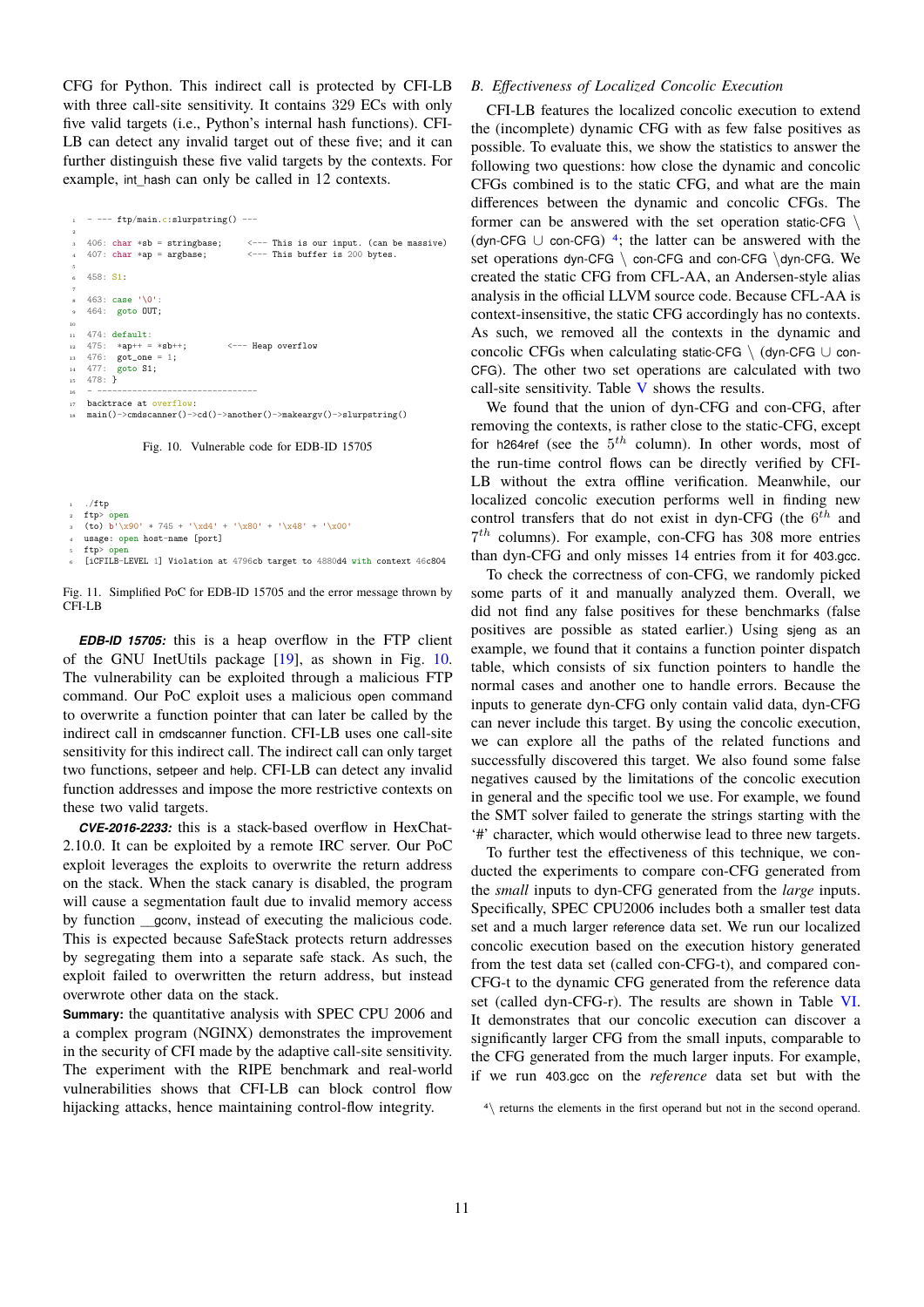#### TABLE V

<span id="page-11-0"></span>Comparing static, dynamic, and concolic CFGs for the Spec CPU 2006 benchmarks. Column 2 to 4 show the total number of entries in these CFGs, respectively. Note that number of static-CFG is not directly comparable to these of dyn-CFG and con-CFG because the latter two CFGs have contexts (hence more entries).

| Benchmark        | static-CFG | dyn-CFG | con-CFG | static-CFG \(dyn-CFG' ∪ con-CFG') | dvn-CFG<br>con-CFG | $con-CFG \setminus dyn-CFG$ |
|------------------|------------|---------|---------|-----------------------------------|--------------------|-----------------------------|
| 400.perlbench    | 879        | 1374    | 1387    | 41 $(4.66\%)$                     | $0(0\%)$           | $13(0.94\%)$                |
| $401$ bzip2      | 20         | 12      | 16      | 4 $(20\%)$                        | $0(0\%)$           | $4(25\%)$                   |
| $403.\text{gcc}$ | 2198       | 3831    | 4125    | 94 (4.28%)                        | $14(0.37\%)$       | 308 $(7.47\%)$              |
| 445.gobmk        | 957        | 1882    | 1971    | 79 (8.25%)                        | $23(1.22\%)$       | $112(5.68\%)$               |
| 456.hmmer        | 52         | 47      | 59      | $6(11.54\%)$                      | $0(0\%)$           | $12(20.34\%)$               |
| 458 sjeng        |            | 6       |         | $0(0\%)$                          | $0(0\%)$           | $1(14.29\%)$                |
| 464.h2564ref     | 711        | 262     | 479     | 206 (28.97%)                      | $12(4.58\%)$       | 229 (47.81%)                |

#### TABLE VI

<span id="page-11-1"></span>Comparing concolic and dynamic CFGs. dyn/con-CFG-t is derived from the small test inputs; dyn/con-CFG-r is derived from the large reference inputs. Our localized concolic execution can discover most of the control transfers in the dyn-CFG-r using only the small inputs.

| <b>Benchmark</b> | dyn-CFG-r | dyn-CFG-t | con-CFG-t | $dyn-CFG-r \setminus dyn-CFG-t$ | $dyn\text{-}CFG\text{-}r \setminus con\text{-}CFG\text{-}t$ | <b>Discovered</b> |
|------------------|-----------|-----------|-----------|---------------------------------|-------------------------------------------------------------|-------------------|
| 400.perlbench    | 1374      | 449       | 1051      | 925                             | 323 (23.51%)                                                | 602               |
| 401.bzip2        | 12        | 12        | 16        |                                 | $0(0\%)$                                                    | $\theta$          |
| $403.\text{gcc}$ | 3831      | 2196      | 3929      | 1635                            | 53 (1.38%)                                                  | 1582              |
| 445.gobmk        | 1882      | 1102      | 1833      | 780                             | 49 $(2.60\%)$                                               | 731               |
| 456.hmmer        | 47        | 2         | 58        | 44                              | $1(2.13\%)$                                                 | 43                |
| $458$ .sjeng     |           |           |           |                                 | $0(0\%)$                                                    |                   |
| 464.h264ref      | 262       | 240       | 473       | 22                              | $18(6.87\%)$                                                |                   |

CFG generated from the *test* data set, only 53 (1.38% of the total control transfers in dyn-CFG-r, the  $6^{th}$  column) contextsensitive control transfers need to be validated by the static CFG. Note that the dynamic CFG from the reference data set has 1,635 (the  $5<sup>th</sup>$  column) more entries than that from the test data set; most of which are successfully discovered by our localized concolic execution.

**Summary:** this evaluation demonstrated the effectiveness and efficiency of our proposed localized concolic execution in extending the dynamic CFG close to the static CFG, even with a small input data set. Consequently, our multi-scope CFG can efficiently verify most run-time control transfers online.

#### *C. Performance Evaluation*

We evaluated the overhead of CFI-LB on the Intel core-i7 6700 processor (Skylake) with a base frequency of 3.4GHz and 16GB of memory, running the 64-bit Ubuntu 16.04.3 LTS system. We used the SPEC CPU2006 benchmarks, including all the SPECint 2006 benchmarks and all the C/C++ benchmarks in SPECfp 2006, and the NGINX benchmark for the evaluation. Note that a few benchmarks had no overhead because either their code did not use indirect calls or their indirect calls were not executed by the benchmark inputs. In the following, we exclude three such benchmarks from the average (Average\_ex in Fig. [12\)](#page-12-0). For C++ based benchmarks, we applied CFI-LB to both the C-style indirect calls and virtual calls. We tested the performance of CFI-LB by the following four configurations: CFI-LB without SafeStack or TSX, with SafeStack only, with TSX only, and with both features.

The forward edge protection of CFI-LB incurred about 2.7% of overhead on average, with a maximum of 5% (xalancbmk). Note that the performance overhead of CFI-LB is decided by how frequently indirect calls are executed. For example, even though sjeng only had one executed indirect call, that indirect call was executed 775, 046, 817 times during the benchmark. Our prototype relies on the SafeStack to protect return addresses. SafeStack only incurred an addition 0.5% of overhead on average, with a maximum of about 1.5%. Interestingly, it had negative performance impact on some benchmarks. This is consistent with the original system [\[31\]](#page-15-14).

We measured the performance of CFI-LB both with and without the TSX support. TSX-based hardware transactional memory is used by CFI-LB to prevent race conditions against its reference monitors. As shown in Fig. [12,](#page-12-0) the average performance overhead introduced by TSX was about 1.4%. We also measured the false failure rate of transactions caused by the false sharing or cache conflicts. The failure rate was low at about 0.002%. Therefore, the false transaction abort was not a concern for performance.

The average performance overhead of CFI-LB with both SafeStack and TSX was about 4.8%, with a maximum of 8.4%. Note that the overhead introduced by SafeStack and TSX cannot be simply added together. SafeStack changes the stack layout and the program behavior. This may subtly change the program's performance under TSX: TSX is enforced at the cache line level. When the stack layout is changed by SafeStack, the program may have a different cache profile that further affects the overhead of TSX. For example, it seems that adding the TSX support incurred no additional overhead for 403.gcc but more overhead for benchmarks such as NGINX.

Other than the run-time performance, our offline analysis process took about 4 hours for each benchmark measured on an Intel Xeon E5-2630v2 (2.60GHz) machine with 32GB memory. We consider this performance reasonable since the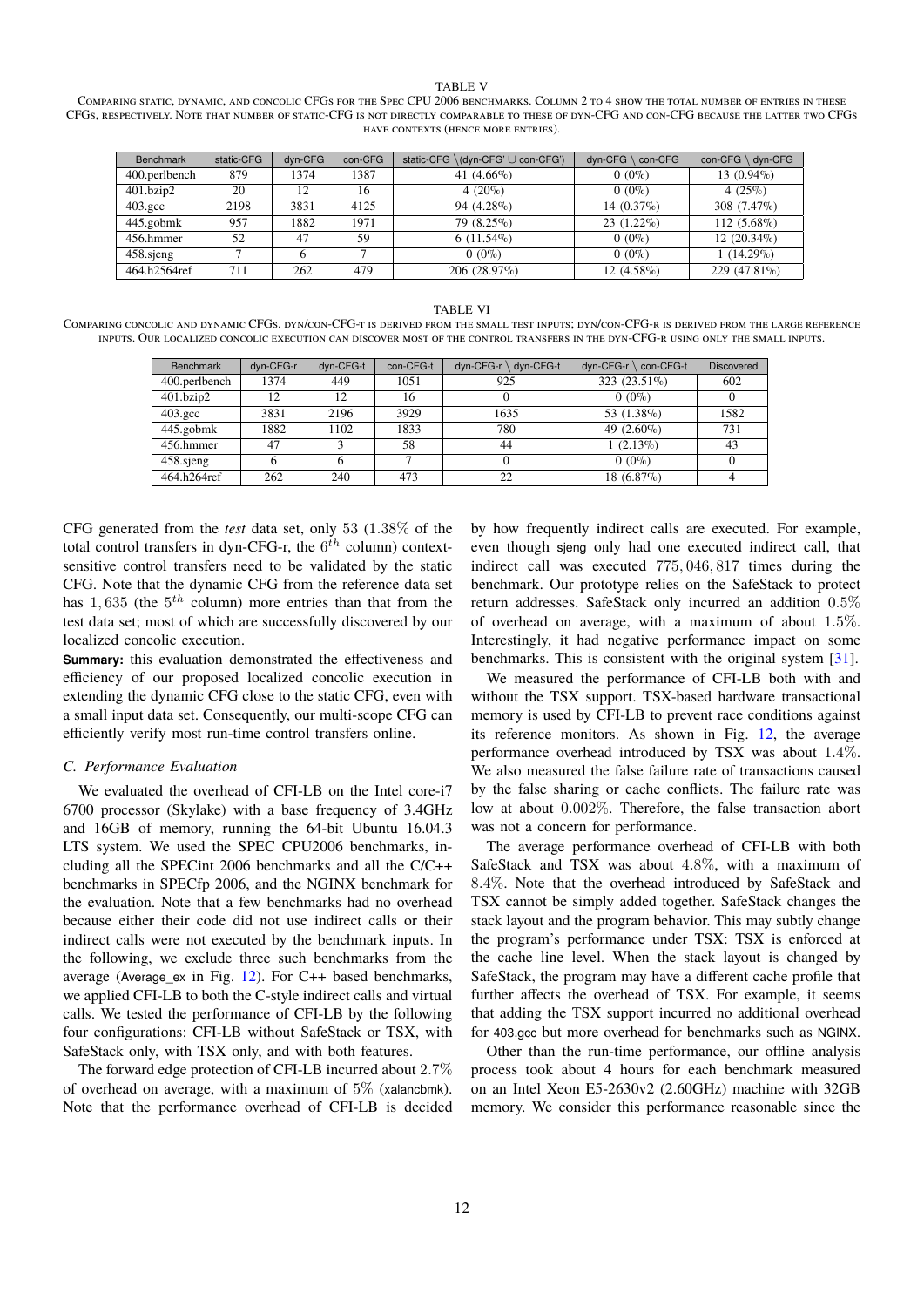

<span id="page-12-0"></span>Fig. 12. Performance overhead, Average ex shows the average overhead excluding the three benchmarks that have no overhead.

offline analysis is conducted only once offline.

**Summary:** on average, CFI-LB introduced a low performance overhead: 2.7% for the forward-edge protection and 4.8% for the full protection.

# V. Discussion

In this section, we discuss the potential improvements and the future work for CFI-LB.

First, CFI-LB is explicitly designed to protect its reference monitors from race conditions. Some CFI systems are implicitly protected from race conditions because their reference monitors are encoded in the registers only [\[2\]](#page-14-0). Any CFI systems that rely on the compiler for register allocation cannot provide this guarantee. This includes most recent CFI systems, which implement their instrumentation in the LLVM IR [\[1\]](#page-14-6), [\[4\]](#page-14-7), [\[34\]](#page-15-10). Only a few CFI systems are implemented by direct binary instrumentation [\[2\]](#page-14-0), [\[12\]](#page-14-12). Even such systems require careful vetting to ensure that they are not susceptible to race conditions. Moreover, this approach does not work for contextsensitive CFI systems because of x86's limited number of registers. We address this challenge with TSX. Note that CFI-LB cannot use the TSX instructions inside the existing TSX-protected code sections of the program. Such conflict is unlikely because TSX is often used to protect short critical sections, which typically do not contain indirect calls.

Second, the security of CFI is decided by both the average and the largest EC sizes. Unfortunately, our evaluation shows that call-site sensitivity may not be effective in reducing the largest EC size. The ability to reduce the largest EC size is decided by the program structure itself and the maximum level of call-site sensitivity. For example, the largest indirect call in 403.gcc is called by a recursive function. This makes it difficult, if not impossible, for call-site sensitivity to reduce the largest EC size. Path sensitivity is not very effective either. For example, the largest EC size for SPEC CPU2006 benchmarks is 218 for PittyPat [\[18\]](#page-14-1). A follow-up work of PittyPat significantly improves this situation [\[27\]](#page-15-24). In addition, there are cases where increasing sensitivity helps but could lead to the explosion of the number of ECs. To address that,

we could use a more powerful model of the call stack, e.g., a regular expression. This will allow us to support recursive callers by combining the consecutive instances of the same caller. We can also identify common programming patterns that lead to this ineffectiveness and automatically transform the program to make it more amicable to call-site sensitivity.

Third, the static CFG is constructed with the points-to analysis, a known NP-hard problem [\[55\]](#page-15-25). Precise pointsto analysis algorithms often rely on context sensitivity to improve precision; but they do not scale well for C/C++ programs. Many published precise points-to algorithms were evaluated only with toy programs. The public availability of these algorithms are even less common, let alone wellmaintained. After a long search, we find the best available context-sensitive points-to algorithm at the time of writing is the DSA algorithm, which has not been maintained for a long time and contains known algorithmic errors [\[32\]](#page-15-15), [\[33\]](#page-15-16). To temporarily relieve this situation, we propose the multiscope CFG and its localized concolic execution to significantly extend the dynamic CFG. Our system can easily adopt a static context-sensitive CFG when it becomes available.

Fourth, CFI-LB relies on offline analysis to check control transfers within the static CFG but outside the dynamic CFGs. An identified benign control transfer will be added to the dynamic CFG, while a malicious one can be added to a blacklist. This will gradually increase the scope of the dynamic CFGs, making the offline analysis less frequent. The offline analysis should be (mostly) automated to be useful. A simple strategy is to black-list every abnormal control transfer that leads to the program crash. Given the many exploit mitigation mechanisms deploy in application, this strategy is potentially effective. Overall, this is a complex problem that deserves its own line of research [\[9\]](#page-14-13). We leave it as a future work. We would like to mention that our localized concolic execution makes the need for offline analysis much less burdensome – as shown in Table [VI,](#page-11-1) most benchmarks require analysis of less than 55 control transfers.

Lastly, our localized concolic execution tries to explore multiple paths that immediately lead to an indirect call in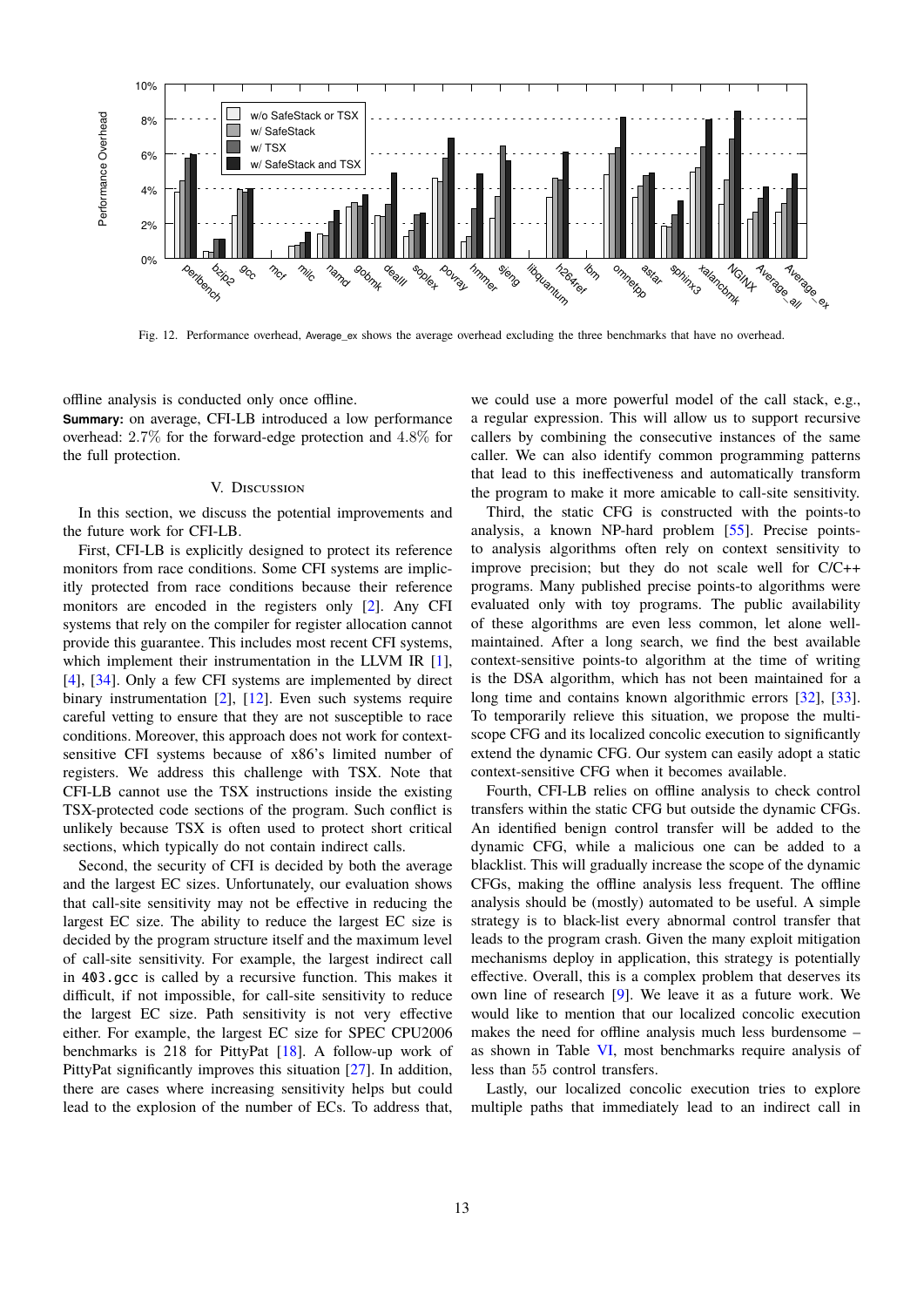| <b>TABLE VII</b>                                   |
|----------------------------------------------------|
| COMPARE SOME CFI SYSTEMS THAT USE HARDWARE SUPPORT |

<span id="page-13-0"></span>

| <b>CFI Systems</b> | <b>CCFI</b>                                        | PathArmor                                                | PittyPat                                                    | CFI-LB                                                                             |
|--------------------|----------------------------------------------------|----------------------------------------------------------|-------------------------------------------------------------|------------------------------------------------------------------------------------|
| Context            | context insensitive                                | path sensitive                                           | path sensitive                                              | call-site sensitive                                                                |
| Hardware support   | Intel AES-NI                                       | Intel last branch record                                 | Intel processor tracing                                     | software-based, Intel TSX/CET<br>if available                                      |
| Coverage           | authenticate all code pointers                     | limited to paths before seven<br>sensitive syscalls      | entire execution leading to the<br>sensitive syscalls       | every indirect call/jump, rely-<br>ing on the shadow stack to pro-<br>tect returns |
| <b>CFG</b>         | type-based CFG                                     | constraint-driven<br>on-demand.<br>context-sensitive CFG | no pre-computed CFG, using<br>online validation             | multi-scope CFGs                                                                   |
| Kernel changes     | sigaction modifications to<br>verify code pointers | kernel module to monitor path<br>and intercept syscalls  | kernel module to control Intel<br>PT and intercept syscalls | no kernel changes                                                                  |

order to discover new targets. A complimentary strategy is to follow the def-use chain backwards and select the function that *defines* the related function pointer as the starting function. The intuition is that programmers often conditionally assign to the function pointer in a single function. We can explore all the paths of this function so that the function pointer can be assigned to other values. However, this implies that the target indirect call is included in the captured execution history. Our current approach does not have this constraint. In addition, the "define" function could be too far from the "use" function for the concolic execution to handle. We plan to combine both strategies to further improve the concolic CFG.

# VI. Related Work

In this section, we discuss the work closely related to CFI-LB. In their seminal work, Abadi et al. introduced the key concept of Control Flow Integrity (CFI) [\[2\]](#page-14-0) that has inspired a long stream of research [\[1\]](#page-14-6), [\[6\]](#page-14-3), [\[8\]](#page-14-14), [\[14\]](#page-14-15), [\[15\]](#page-14-16), [\[16\]](#page-14-4), [\[18\]](#page-14-1), [\[23\]](#page-15-8), [\[36\]](#page-15-6), [\[38\]](#page-15-19), [\[39\]](#page-15-7), [\[41\]](#page-15-26), [\[50\]](#page-15-5), [\[52\]](#page-15-27), [\[53\]](#page-15-2), [\[54\]](#page-15-3). The original implementation of CFI uses a tag-based enforcement mechanism. As such, it suffers from the imprecision caused by equivalence classes, which is a common limitation of the context-insensitive CFI systems. A context-insensitive CFI that does not have this problem is HyperSafe [\[50\]](#page-15-5), which uses a dedicated jump table for each indirect call. However, the main purpose of HyperSafe is to enforce the CFI for a hypervisor. Accordingly, its performance overhead was not evaluated with the standard benchmarks, such as SPEC CPU2006. A recent survey by Burow et al. provides a comprehensive comparison of the context-insensitive CFI systems [\[3\]](#page-14-2). Different from these systems, CFI-LB is a context-sensitive system.

Recently, Intel has introduced numerous security features in their processors. Many of these features are used in recent CFI systems [\[4\]](#page-14-7), [\[13\]](#page-14-17), [\[18\]](#page-14-1), [\[22\]](#page-15-28), [\[24\]](#page-15-29), [\[34\]](#page-15-10), [\[48\]](#page-15-4). Table [VII](#page-13-0) compares some of these CFI systems. For example, CCFI (Cryptographic CFI) leverages the hardware AES acceleration to cryptographically authenticate code pointers in order to protect them from malicious modification [\[34\]](#page-15-10). CCFI is context-insensitive and uses a type-based CFG, in which an indirect call can transfer to any address-taken functions that have a compatible prototype. CFI systems that rely on the hardware support often require to change the kernel, for example, to control the hardware feature. Although CCFI does not need the kernel privilege to access AES-NI, it still has to change the signal handling code to authenticate the user signal handler. Because CCFI needs to cryptographically authenticate every code pointer, its performance overhead is rather high. The recently announced pointer authentication on the ARM v8.3 platform can accelerate the pointer authentication in hardware [\[5\]](#page-14-18). However, there is no publicly available SoC that implements this feature yet. CFIXX proposes the objecttype integrity to protect virtual calls in C++ programs [\[4\]](#page-14-7). Specifically, it stores the mapping between the object and its type in the meta-data, and protects the meta-data with the Intel MPX technology. CFIXX can prevent a wide variety of vtable hijacking attacks [\[45\]](#page-15-30). CFI-LB can prevent most vtable hijacking attacks because of its precise CFI policy. Object-type integrity is a complementary policy to CFI [\[4\]](#page-14-7).

PathArmor [\[48\]](#page-15-4) and PittyPat [\[18\]](#page-14-1) are two closely related systems. They both implement the path-sensitivity CFI policy. PathArmor relies on the Intel last branch record (LBR) to record the most recent 16/32 branches. It then employs an on-demand constraint-driven method to calculate a small relevant part of the context-sensitive CFG and further validates the control flow. For performance reasons, PathArmor only validates the immediate paths before a small selected set of sensitive syscalls. As such, PathArmor can only provide a partial protection to the process. Meanwhile, PittyPat uses the more powerful Intel processor tracing (PT) that can continuously track a process' control flow. Intel PT hence has higher performance and storage overhead than LBR. To address that, PittyPat redirects the process tracing data to a different process and relies on another CPU core to offload the verification. The protected process and the verifier are synchronized at the selected syscalls, i.e., the verification is only performed at these (ten) syscalls. However, since Intel PT provides a more complete history, PittyPat can verify the whole execution path leading to the syscall. As such, PittyPat has broader coverage than PathArmor, but it reduces the usable CPU cores and limits the number of processes it can protect simultaneously. CFI-LB instead enforces the call-site sensitivity. Technically, path sensitivity is more fine-grained than call-site sensitivity because they can take individual branches into consideration.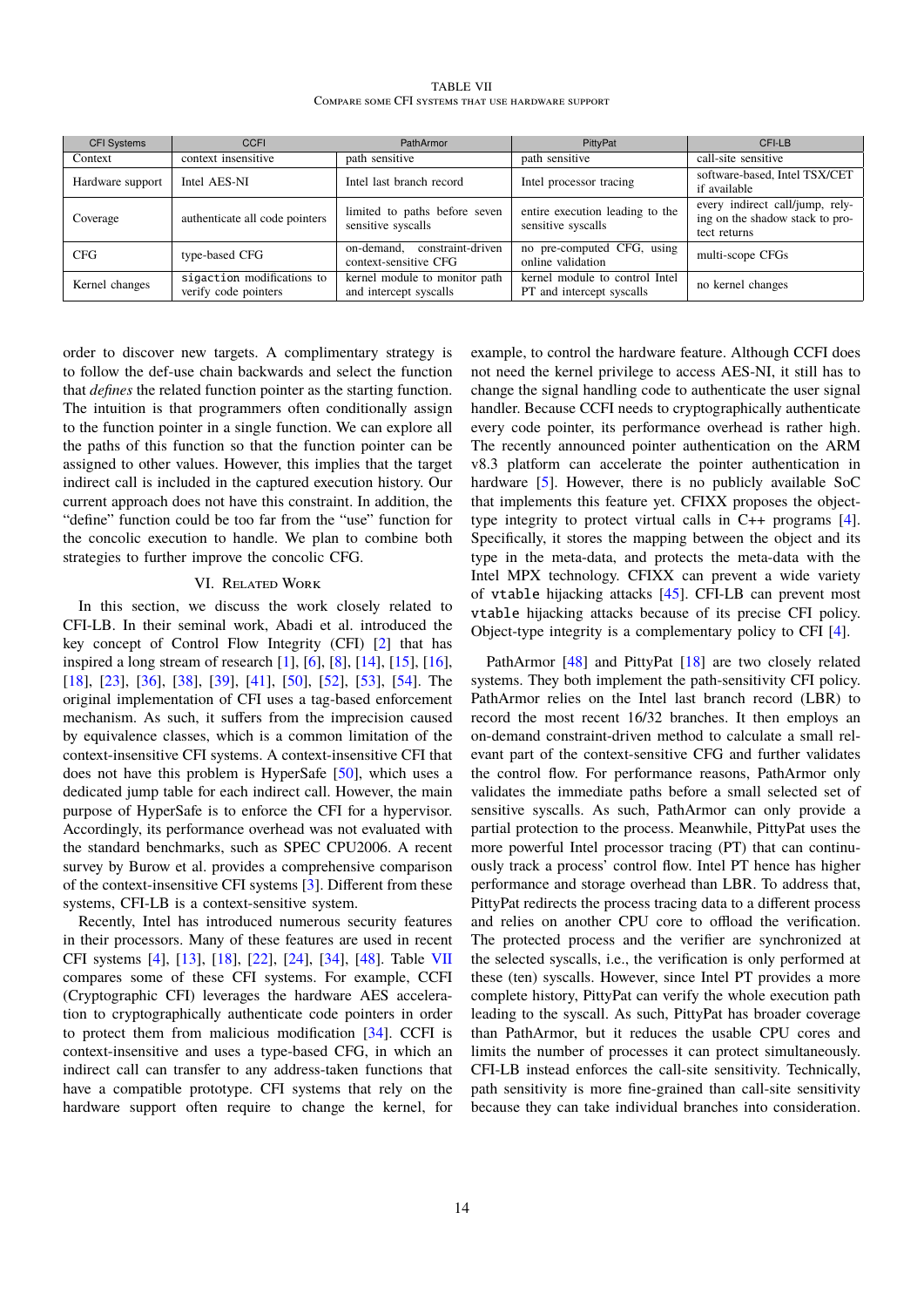CFI-LB excels at enforcing the protection for the whole program all the time. It also has much lower overhead, given that both PathArmor and PittyPat only enforces the protection at the selected syscall boundary.

The CFG construction is still a mostly unsolved problem for CFI systems. Many CFI systems use a coarse-grained CFG. For example, some CFI systems assume that each indirect call can legitimately transfer to any address-taken functions [\[20\]](#page-14-19),  $[25]$ ,  $[26]$ ,  $[47]$ . An improvement over that is to only allow an indirect call to transfer to address-taken functions that have compatible types [\[1\]](#page-14-6), [\[34\]](#page-15-10), [\[38\]](#page-15-19). To support multiple modules, modular CFI allows run-time updates to the CFG in order to protect the inter-module indirect calls [\[38\]](#page-15-19). The way PittyPat verifies the control flow is interesting. It does not maintain a CFG; it instead uses the recorded execution path to calculate the valid run-time control transfers. This is somewhat similar to PathArmor's constraint-based CFG construction in that both use the past execution history to constrain the possible valid control transfers. CFI-LB instead uses the multi-scope CFG that combines a context-insensitive CFG with contextsensitive dynamic and concolic CFGs. Our experiments show that our localized concolic execution can significantly extend the dynamic CFG with few false positives. There are also many systems that do not rely on the CFG, but use heuristics to detect anomaly in the control flow. For example, kBouncer and ROPecker [\[7\]](#page-14-20), [\[40\]](#page-15-33), look for anomalous control patterns at sensitive locations.

# VII. CONCLUSION

We have presented the design, implementation, and evaluation of CFI-LB, an adaptive call-site sensitive CFI system. CFI-LB has two unique features: adaptive call-site sensitivity and the multi-scope CFG. The former balances the security and the performance by allowing each indirect call to decide its own level of sensitivity; the latter aims at improving the security of CFI even if a precise context-sensitive CFG is not available by using multiple CFGs and combining the online and offline verification. In addition, CFI-LB is the first CFI system that can explicitly guarantee the atomicity of its reference monitors. Our evaluation shows that CFI-LB can significantly improve the security over the traditional context-insensitive CFI systems and incur a small, acceptable performance overhead.

## VIII. ACKNOWLEDGMENT

We would like to thank the anonymous reviewers for their insightful comments that helped improve the presentation of this paper. Zhi Wang was partially supported by National Science Foundation (NSF) under Grant 1453020; Yajin Zhou was partially supported by the National Natural Science Foundation of China (NSFC) under Grant 61872438. Any opinions, findings, and conclusions or recommendations expressed in this paper are those of the authors and do not necessarily reflect the views of NSF or NSFC.

#### **REFERENCES**

- <span id="page-14-6"></span>[1] Niu, Ben and Tan, Gang , "Per-input Control-flow Integrity," in *Proceedings of the 22nd ACM SIGSAC Conference on Computer and Communications Security*. ACM, 2015, pp. 914–926.
- <span id="page-14-0"></span>[2] M. Abadi, M. Budiu, U. Erlingsson, and J. Ligatti, "Control-flow Integrity," in *Proceedings of the 12th ACM conference on Computer and communications security*. ACM, 2005, pp. 340–353.
- <span id="page-14-2"></span>[3] N. Burow, S. A. Carr, J. Nash, P. Larsen, M. Franz, S. Brunthaler, and M. Payer, "Control-Flow Integrity: Precision, Security, and Performance," *ACM Comput. Surv.*, vol. 50, no. 1, pp. 16:1–16:33, Apr. 2017. [Online]. Available: <http://doi.acm.org/10.1145/3054924>
- <span id="page-14-7"></span>[4] N. Burow, D. McKee, S. A. Carr, and M. Payer, "CFIXX: Object Type Integrity for C++," in *Proceedings of the 2018 Network and Distributed System Security Symposium*, 2018.
- <span id="page-14-18"></span>[5] A. Can, A. Krishnaswamy, and R. Turner, "Code Pointer Authentication for Hardware Flow Control," Dec. 6 2016, uS Patent 9,514,305.
- <span id="page-14-3"></span>[6] N. Carlini, A. Barresi, M. Payer, D. Wagner, and T. R. Gross, "Control-Flow Bending: On the Effectiveness of Control-Flow Integrity," in *Proceedings of the 24th USENIX Security Symposium*, vol. 14, 2015, pp. 28–38.
- <span id="page-14-20"></span>[7] Y. Cheng, Z. Zhou, Y. Miao, X. Ding, H. DENG *et al.*, "ROPecker: A Generic and Practical Approach for Defending against ROP Attack," 2014.
- <span id="page-14-14"></span>[8] J. Criswell, N. Dautenhahn, and V. Adve, "KCoFI: Complete Controlflow Integrity for Commodity Operating System Kernels," in *Security and Privacy (SP), 2014 IEEE Symposium on*. IEEE, 2014, pp. 292–307.
- <span id="page-14-13"></span>[9] W. Cui, M. Peinado, S. K. Cha, Y. Fratantonio, and V. P. Kemerlis, "Retracer: Triaging crashes by reverse execution from partial memory dumps," in *Proceedings of the 38th International Conference on Software Engineering*, ser. ICSE '16. New York, NY, USA: ACM, 2016, pp. 820–831. [Online]. Available: [http:](http://doi.acm.org/10.1145/2884781.2884844) [//doi.acm.org/10.1145/2884781.2884844](http://doi.acm.org/10.1145/2884781.2884844)
- <span id="page-14-10"></span>[10] "CVE-2014-1912," [https://cve.mitre.org/cgi-bin/cvename.cgi?name=](https://cve.mitre.org/cgi-bin/cvename.cgi?name=CVE-2014-1912) [CVE-2014-1912.](https://cve.mitre.org/cgi-bin/cvename.cgi?name=CVE-2014-1912)
- <span id="page-14-8"></span>[11] T. H. Dang, P. Maniatis, and D. Wagner, "The Performance Cost of Shadow Stacks and Stack Canaries," in *Proceedings of the 10th ACM Symposium on Information, Computer and Communications Security*, ser. ASIA CCS '15, 2015.
- <span id="page-14-12"></span>[12] L. Davi, A. Dmitrienko, M. Egele, T. Fischer, T. Holz, R. Hund, S. Nürnberger, and A.-R. Sadeghi, "MoCFI: A Framework to Mitigate Control-flow Attacks on Smartphones," in *NDSS*, vol. 26, 2012, pp. 27– 40.
- <span id="page-14-17"></span>[13] L. Davi, M. Hanreich, D. Paul, A.-R. Sadeghi, P. Koeberl, D. Sullivan, O. Arias, and Y. Jin, "HAFIX: Hardware-assisted Flow Integrity Extension," in *Proceedings of the 52nd Annual Design Automation Conference*. ACM, 2015, p. 74.
- <span id="page-14-15"></span>[14] L. Davi, P. Koeberl, and A.-R. Sadeghi, "Hardware-assisted Fine-grained Control-flow Integrity: Towards Efficient Protection of Embedded Systems against Software Exploitation," in *Proceedings of the 51st Annual Design Automation Conference*. ACM, 2014, pp. 1–6.
- <span id="page-14-16"></span>[15] L. Davi and A.-R. Sadeghi, "Building Control-flow Integrity Defenses," in *Building Secure Defenses Against Code-Reuse Attacks*. Springer, 2015, pp. 27–54.
- <span id="page-14-4"></span>[16] L. Davi, A.-R. Sadeghi, D. Lehmann, and F. Monrose, "Stitching the Gadgets: On the Ineffectiveness of Coarse-grained Control-flow Integrity Protection," in *Proceedings of the 23Rd USENIX Conference on Security*, ser. SEC'14, 2014.
- <span id="page-14-9"></span>[17] L. De Moura and N. Bjørner, "Z3: An Efficient SMT Solver," in *International conference on Tools and Algorithms for the Construction and Analysis of Systems*. Springer, 2008, pp. 337–340.
- <span id="page-14-1"></span>[18] R. Ding, C. Qian, C. Song, B. Harris, T. Kim, and W. Lee, "Efficient Protection of Path-sensitive Control Security," in *26th USENIX Security Symposium (USENIX Security 17)*. Vancouver, BC: USENIX Association, 2017, pp. 131–148. [Online]. Available: [https://www.usenix.org/](https://www.usenix.org/conference/usenixsecurity17/technical-sessions/presentation/ding) [conference/usenixsecurity17/technical-sessions/presentation/ding](https://www.usenix.org/conference/usenixsecurity17/technical-sessions/presentation/ding)
- <span id="page-14-11"></span>[19] "EDB-ID-15705," [https://www.exploit-db.com/exploits/15705/.](https://www.exploit-db.com/exploits/15705/)
- <span id="page-14-19"></span>[20] U. Erlingsson, M. Abadi, M. Vrable, M. Budiu, and G. C. Necula, "XFI: Software Guards for System Address Spaces," in *Proceedings of the 7th symposium on Operating systems design and implementation*. USENIX Association, 2006, pp. 75–88.
- <span id="page-14-5"></span>[21] I. Evans, F. Long, U. Otgonbaatar, H. Shrobe, M. Rinard, H. Okhravi, and S. Sidiroglou-Douskos, "Control Jujutsu: On the Weaknesses of Fine-grained Control-flow Integrity," in *Proceedings of the 22nd ACM*